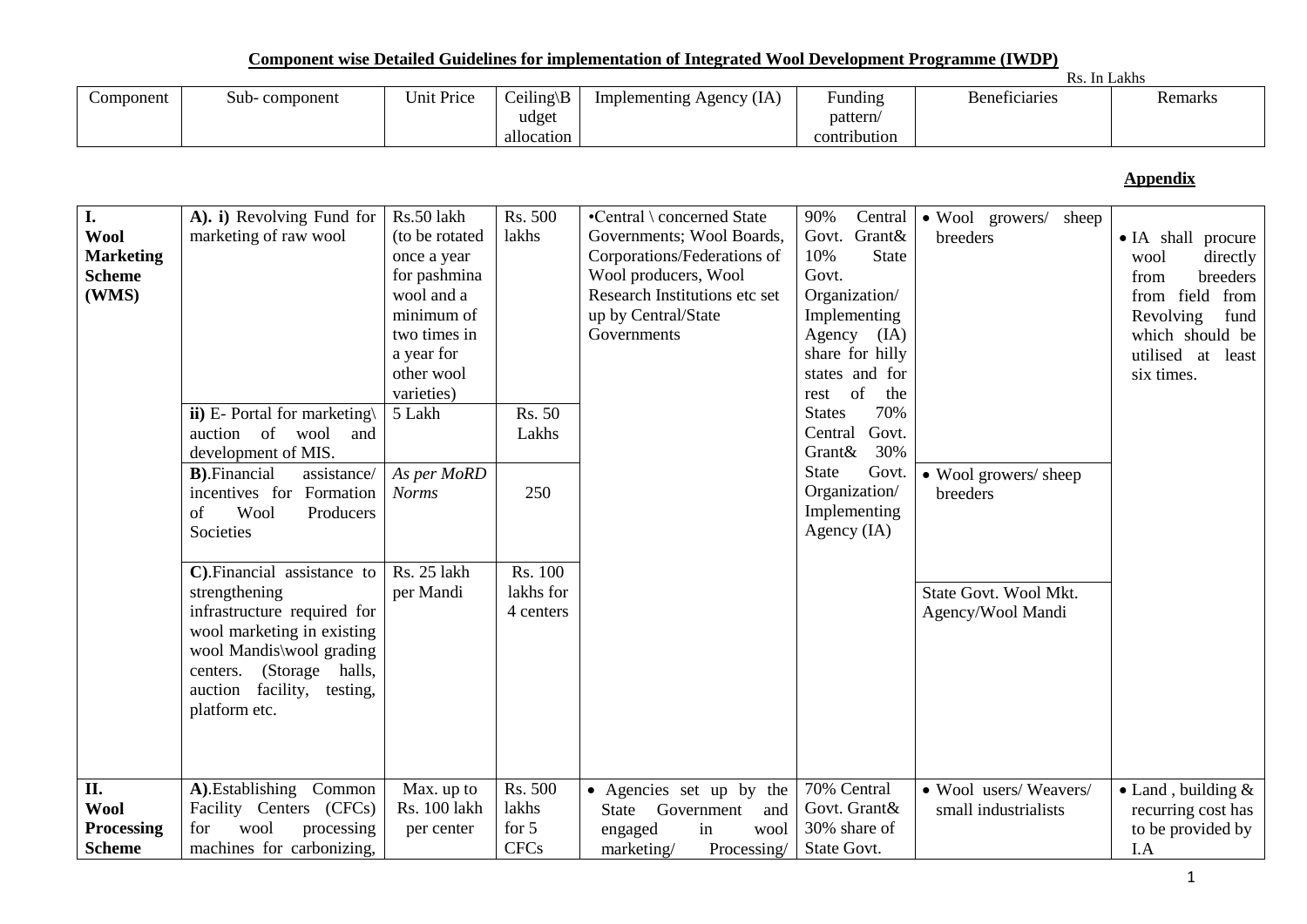| Component | Sub-component                          | <b>Unit Price</b> | $Ceiling\$     | Implementing Agency (IA) | Funding         | <b>Beneficiaries</b>   | Remarks               |
|-----------|----------------------------------------|-------------------|----------------|--------------------------|-----------------|------------------------|-----------------------|
|           |                                        |                   |                |                          |                 |                        |                       |
|           |                                        |                   | udget          |                          | pattern/        |                        |                       |
|           |                                        |                   | allocation     |                          | contribution    |                        |                       |
| (WPS)     | carding,<br>scouring,                  |                   |                | Development              | Organization    |                        | • Charges for         |
|           | spinning, dyeing, knitting,            |                   |                |                          | (IA)            |                        | processing            |
|           | manufacturing,<br>felt                 |                   |                |                          |                 |                        | facility will be      |
|           | finishing of woollens etc.             |                   |                |                          |                 |                        |                       |
|           | Introduce/installation<br>of           |                   |                |                          | For individual  |                        | decided by a          |
|           |                                        |                   |                |                          | beneficiaries   |                        | committee             |
|           | machinery/<br>latest wool              |                   |                |                          |                 |                        | appointed by          |
|           | technology<br>to<br>make               |                   |                |                          | under small     |                        | <b>CWDB</b>           |
|           | quality products on low                |                   |                |                          | tools           |                        | • After seven years   |
|           | cost basis for<br>woollen              |                   |                |                          | distribution    |                        | of sanction of        |
|           | support<br>for<br>industry,            |                   |                |                          | component,      |                        | machines will be      |
|           | modification of existing               |                   |                |                          | funding         |                        | fully transferred     |
|           | wool processing machines               |                   |                |                          | pattern $-90\%$ |                        | to the IA.            |
|           | for better consumption of              |                   |                |                          | central Govt.   |                        | Grant under the       |
|           | domestic wool, designing               |                   |                |                          | 10%             |                        | scheme would be       |
|           | software                               |                   |                |                          | beneficiary     |                        | released as under-    |
|           | <b>B</b> ). Financial assistance for   | Max. up to        | Rs. 150        |                          | /I.A. for ST    | • Wool growers through |                       |
|           | sheep shearing machines                | Rs. 3 lakh per    | lakhs for      |                          | 75% central     | low cost shearing      | $(i)$ At the time of  |
|           |                                        | machine           | 50             |                          | Govt. 25%       |                        | sanction: 30% of      |
|           |                                        |                   | machines       |                          | beneficiary     |                        | total grant           |
|           | $\overline{C}$ . Other<br>machineries\ | Max 25 lakh/      | <b>Rs. 100</b> |                          | $/$ I.A. for SC | • State Govt. agencies | $(ii)$ At the time of |
|           | equipments like:-<br>bale              | machine           | lakhs for      |                          | 50% central     | engaged in wool        | placement<br>of       |
|           | press machine,<br>testing              |                   | $\overline{4}$ |                          | Govt. 50%       | marketing/             | purchase order of     |
|           | equipment's, etc.                      |                   | machines       |                          | beneficiary     | Development            | the<br>plant/         |
|           |                                        |                   |                |                          | /I.A. for Gen.  |                        | machinery: 60% of     |
|           | <b>D</b> ). Financial support for      | Rs. 5000\         | Rs. 50         |                          |                 | • Woollen artisans,    | total grant           |
|           | distribution of small tools            | knitting          | lakhs          |                          |                 | weavers and            | (iii)After            |
|           | manufacturing<br>of<br>for             | machine\Cha       | For 1000       |                          |                 | unemployed youths      | commissioning of      |
|           | woollen items (knitting                | rkha              | small          |                          |                 |                        | plant : remaining     |
|           | machines,<br>spinning                  |                   | tools          |                          |                 |                        | 10% of total grant.   |
|           | charkha etc.) to needy                 |                   |                |                          |                 |                        |                       |
|           | persons                                |                   |                |                          |                 |                        |                       |
|           |                                        |                   |                |                          |                 |                        |                       |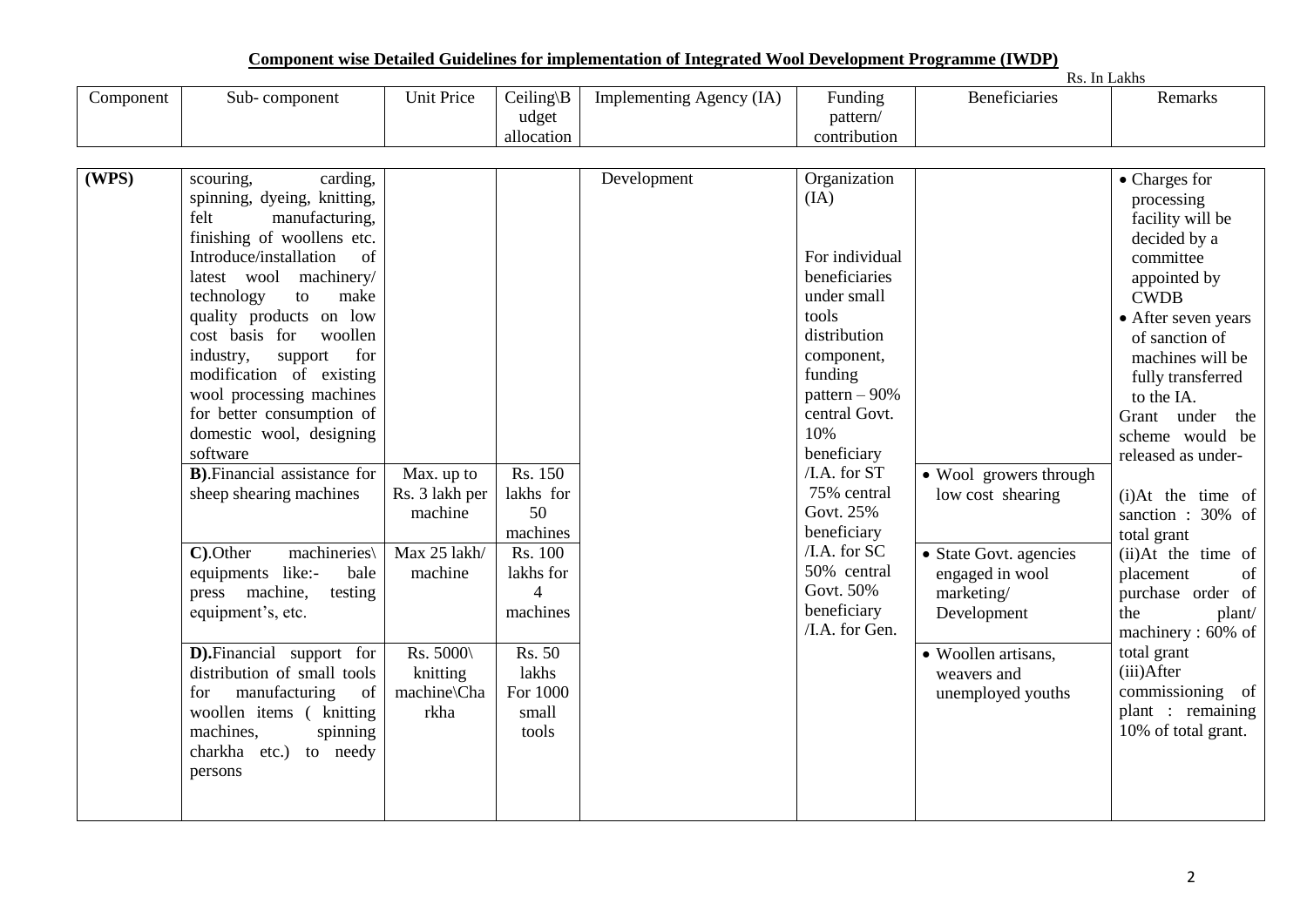**Component wise Detailed Guidelines for implementation of Integrated Wool Development Programme (IWDP)**

|               |                                        |                   |                     |                                  |                          | Rs. In Lakhs                      |         |
|---------------|----------------------------------------|-------------------|---------------------|----------------------------------|--------------------------|-----------------------------------|---------|
| Component     | Sub-component                          | <b>Unit Price</b> | $Ceiling \B)$       | Implementing Agency (IA)         | Funding                  | Beneficiaries                     | Remarks |
|               |                                        |                   | udget<br>allocation |                                  | pattern/<br>contribution |                                   |         |
|               |                                        |                   |                     |                                  |                          |                                   |         |
|               |                                        |                   |                     |                                  |                          |                                   |         |
| III.          | A).Short<br>training<br>term           | Rs. 10 lakh)      | Rs. 40              | State<br>•Central<br>Govt.       | 90% Central              | Woollen<br>artisans,<br>$\bullet$ |         |
| HRD &         | for<br>programme                       | for $40$          | lakhs               | Animal Husbandry<br>Dept;        | Govt. Grant&             | weavers and unemployed            |         |
| Promotiona    | manufacturing/weaving of               | persons in a      | for $4$             | Wool Boards, Corporations        | 10% State                | youths                            |         |
| 1 Activities  | woollen<br>items<br>on                 | year              | trainings           | /Federations<br>of<br>Wool       | Govt.                    |                                   |         |
| <b>Scheme</b> | handloom,<br>skill                     | Details is at     |                     | producers, Wool Research         | Organization/            |                                   |         |
|               | upgradation<br>programme,              | Annexure-A        |                     | Institutions etc set up by       | Implementing             |                                   |         |
|               | training<br>to<br>resource             |                   |                     | <b>Central/State Governments</b> | Agency (IA)              |                                   |         |
|               | persons                                |                   |                     |                                  | share for hilly          |                                   |         |
|               | <b>B</b> ). Training<br>to<br>resource | Rs 3 lakh per     | Rs. 30              |                                  | states and for           | • Wool growers                    |         |
|               | persons in                             | training for      | lakhs for           |                                  | rest of the              |                                   |         |
|               | (i)-Scientific<br>sheep                | 50 persons        | 10                  |                                  | States 70%               |                                   |         |
|               | rearing\Artificial                     |                   | training            |                                  | Central Govt.            |                                   |         |
|               | Insemination                           |                   |                     |                                  | Grant& 30%               |                                   |         |
|               | (ii)Training on Machine                | Rs.2.5 lakh       |                     |                                  | State Govt.              |                                   |         |
|               | Sheep shearing                         | per training      |                     |                                  | Organization/            |                                   |         |
|               |                                        | for $20$          |                     |                                  | Implementing             |                                   |         |
|               |                                        | persons           |                     |                                  | Agency (IA)              |                                   |         |
|               | C).R&D projects for-                   | R&D               | Rs. 225             |                                  | Central Govt.            | • Woollen Industry                |         |
|               | · Product diversification,             | projects          | lakhs               |                                  | 70% & 30%                |                                   |         |
|               | product<br>development,                | (Max.             |                     |                                  | Implementing             |                                   |         |
|               | process modification,                  | uptoRs. 40        |                     |                                  | Agency (IA)              |                                   |         |
|               | • Standardize indigenous               | lakhs)            |                     |                                  |                          |                                   |         |
|               | wool and Indian Wool                   |                   |                     |                                  |                          |                                   |         |
|               | Mark,<br>branding                      |                   |                     |                                  |                          |                                   |         |
|               | &labeling of wool in                   |                   |                     |                                  |                          |                                   |         |
|               | association with WRA                   |                   |                     |                                  |                          |                                   |         |
|               | and Textiles Committee.                |                   |                     |                                  |                          |                                   |         |
|               |                                        |                   |                     |                                  |                          |                                   |         |
|               | D).International<br>$_{\rm CO-}$       | Seminar\wor       | Rs. 35              |                                  | 90% Central              | · Stakeholders of wool            |         |
|               | operation/<br>conference/              | kshops-2          | lakhs               |                                  | Govt. Grant&             | sector                            |         |
|               | collaboration/ meets and               | lakhs             |                     | CWDB in collaboration with       | 10% State                |                                   |         |
|               | organizing<br>seminars/                | Sheep mela-5      |                     | Central/State<br>Govt.           | Govt.                    |                                   |         |
|               | workshop,<br>fairs/                    | lakhs             |                     | Organizations/<br>Research       | Organization/            |                                   |         |
|               | exhibition, survey/ study,             | Survey\Monit      |                     | Institutes set up by Central/    | Implementing             |                                   |         |
|               | visits $\&$ monitoring of              | oring-Rs28        |                     | <b>State</b><br>Government;      | Agency $(IA)$            |                                   |         |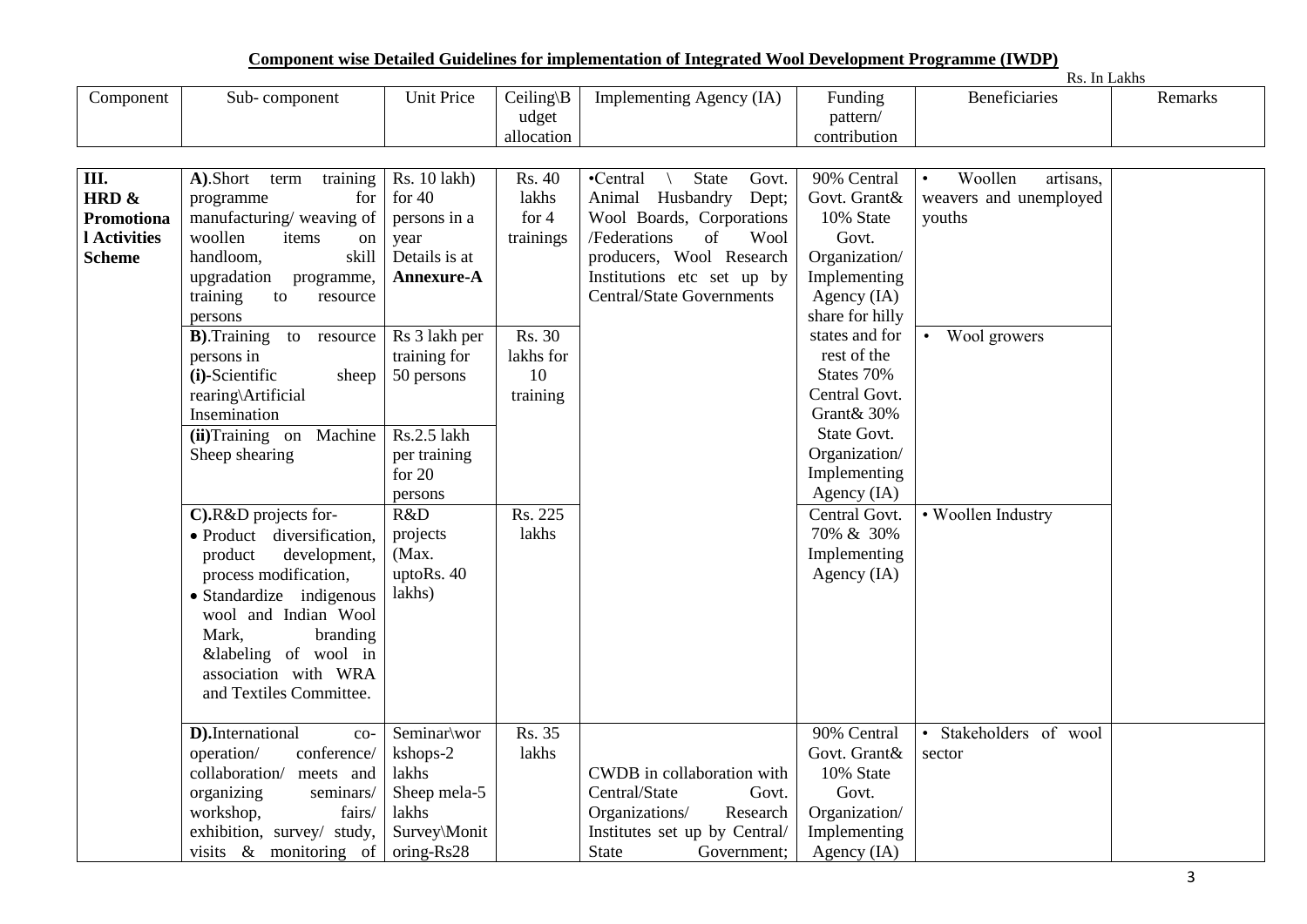|           |               |            |               |                               |                            | -In<br>55.           | Lakhs   |
|-----------|---------------|------------|---------------|-------------------------------|----------------------------|----------------------|---------|
| Component | Sub-component | Unit Price | $Ceiling \B)$ | Agency (IA)<br>. Implementing | $\cdot$ $\cdot$<br>Funding | <b>Beneficiaries</b> | Remarks |
|           |               |            | udget         |                               | pattern/                   |                      |         |
|           |               |            | allocation    |                               | contribution               |                      |         |

| Board's<br>schemes/                  | lakh           |                             | International<br>Wool        | share for hilly |                        |
|--------------------------------------|----------------|-----------------------------|------------------------------|-----------------|------------------------|
| evaluation of projects.              |                |                             | Organizations/<br>Evaluation | states and for  |                        |
|                                      |                |                             | agency/Consulting Agency     | rest of the     |                        |
|                                      |                |                             | etc                          | States 70%      |                        |
|                                      |                |                             |                              | Central Govt.   |                        |
|                                      |                |                             |                              | Grant& 30%      |                        |
|                                      |                |                             |                              | State Govt.     |                        |
|                                      |                |                             |                              | Organization/   |                        |
|                                      |                |                             |                              | Implementing    |                        |
|                                      |                |                             |                              | Agency (IA)     |                        |
| the Wool<br><b>E</b> ). Operating    | Establishmen   | $\overline{\text{Rs}}$ . 60 |                              | Would be        | $\cdot$ Wool           |
| Testing Lab,<br>Training             | t expenses of  | lakhs                       |                              | implemented     | users/traders/industry |
| Centre, Wool Innovation              | Ongoing        | <b>CWDB</b>                 |                              | by CWDB         |                        |
| Centre, hiring the services          | centers of     | centers                     |                              | $(100\%)$       |                        |
| of consultants/<br>subject           | <b>CWDB</b>    |                             |                              |                 |                        |
| experts<br>with<br>other             |                |                             |                              |                 |                        |
| supporting persons for the           |                |                             |                              |                 |                        |
| nodal agency i.e. CWDB.              |                |                             |                              |                 |                        |
| $\overline{F}$ . Awareness programme | Awareness      | Rs. 10                      |                              | 90% Central     |                        |
| on Swachhta, clean wool              | programme-     | lakhs                       |                              | Govt. Grant&    |                        |
| processing and adoption of           | Rs. 0.50 lakh  |                             |                              | 10% State       |                        |
| new technology                       | Construction   |                             |                              | Govt.           |                        |
|                                      | of toilets Rs. |                             |                              | Organization/   |                        |
|                                      | 0.30 lakh      |                             |                              | Implementing    |                        |
|                                      |                |                             |                              | Agency (IA)     |                        |
|                                      |                |                             |                              | share for hilly |                        |
|                                      |                |                             |                              | states and for  |                        |
|                                      |                |                             |                              | rest of the     |                        |
|                                      |                |                             |                              | States 70%      |                        |
|                                      |                |                             |                              | Central Govt.   |                        |
|                                      |                |                             |                              | Grant& 30%      |                        |
|                                      |                |                             |                              | State Govt.     |                        |
|                                      |                |                             |                              | Organization/   |                        |
|                                      |                |                             |                              | Implementing    |                        |
|                                      |                |                             |                              | Agency (IA)     |                        |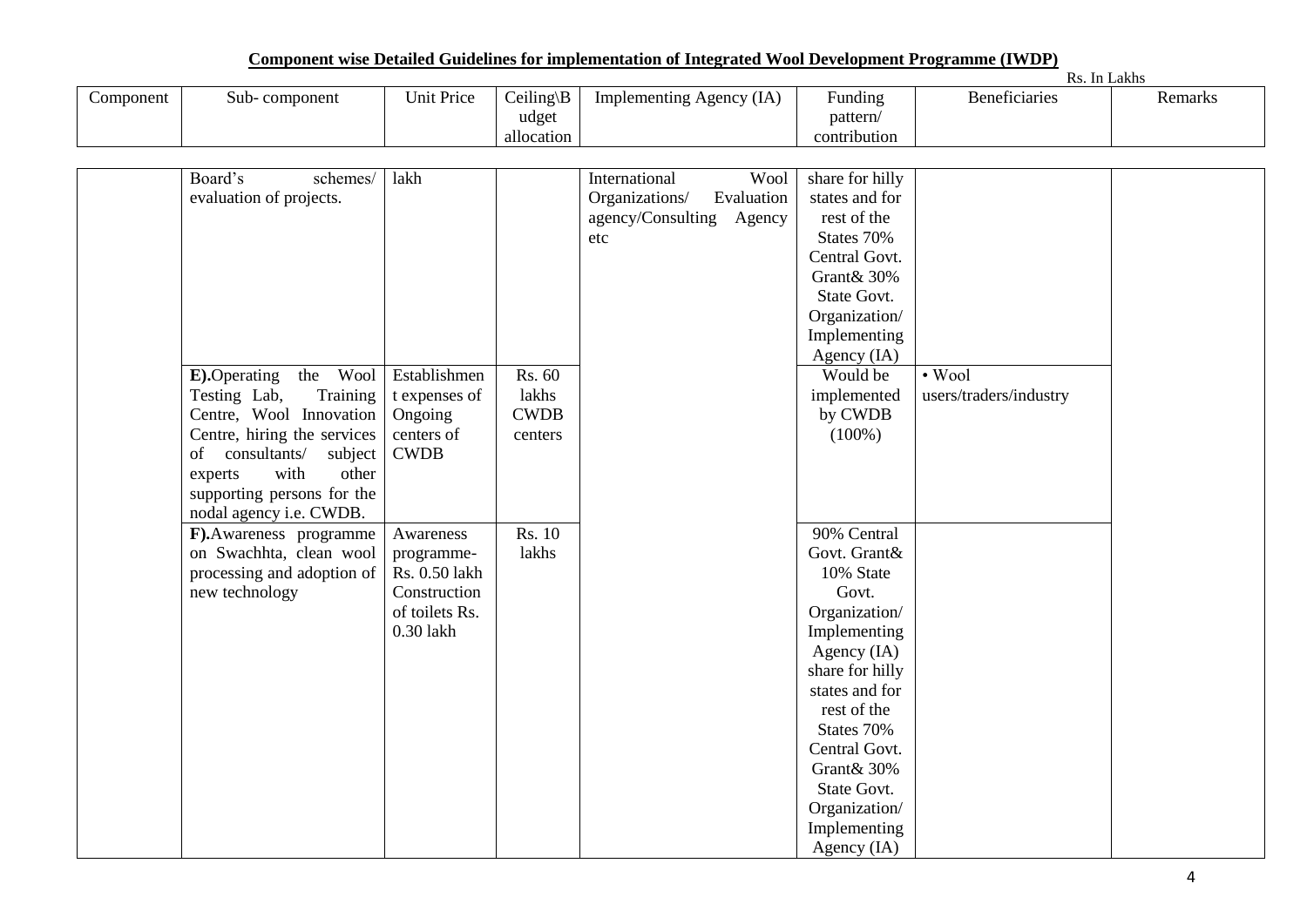**Component wise Detailed Guidelines for implementation of Integrated Wool Development Programme (IWDP)**

|                                                                                                                      |                                                                                                                                                                                                                                                                                           |                                                                                                                                                  |                                                                                      |                                                                                                                                                                                                                        |                                                                                                                                                                                                                                            | Rs. In Lakhs                                                |         |
|----------------------------------------------------------------------------------------------------------------------|-------------------------------------------------------------------------------------------------------------------------------------------------------------------------------------------------------------------------------------------------------------------------------------------|--------------------------------------------------------------------------------------------------------------------------------------------------|--------------------------------------------------------------------------------------|------------------------------------------------------------------------------------------------------------------------------------------------------------------------------------------------------------------------|--------------------------------------------------------------------------------------------------------------------------------------------------------------------------------------------------------------------------------------------|-------------------------------------------------------------|---------|
| Component                                                                                                            | Sub-component                                                                                                                                                                                                                                                                             | Unit Price                                                                                                                                       | Ceiling\B<br>udget                                                                   | Implementing Agency (IA)                                                                                                                                                                                               | Funding<br>pattern/                                                                                                                                                                                                                        | <b>Beneficiaries</b>                                        | Remarks |
|                                                                                                                      |                                                                                                                                                                                                                                                                                           |                                                                                                                                                  | allocation                                                                           |                                                                                                                                                                                                                        | contribution                                                                                                                                                                                                                               |                                                             |         |
|                                                                                                                      |                                                                                                                                                                                                                                                                                           |                                                                                                                                                  |                                                                                      |                                                                                                                                                                                                                        |                                                                                                                                                                                                                                            |                                                             |         |
| IV.<br><b>Social</b><br><b>Security</b><br><b>Scheme</b><br>(Sheep<br><b>Breeders</b><br><b>Insurance</b><br>Scheme) | To benefit 7 lakh sheep<br>Sheep<br>breeders<br>under<br><b>Breeders</b><br>Insurance<br>Scheme in all major wool<br><b>States</b><br>producing<br>and<br>of<br>amount<br>govt.<br>contribution to be given to<br>LIC including publicity<br>through news papers etc                      | Rs.162 per<br>breeder for<br>contribution<br>in total<br>premium of<br>Rs.342/-<br>Total 7 lakhs<br>sheep<br>breeders<br>from<br>different       | Rs. 1200<br>lakhs                                                                    | Implement Sheep Breeders<br>Insurance Scheme with the<br>help of LIC and State<br>Animal<br>Husbandry<br>Departments/ Sheep & Wool<br>Development<br>Boards/Corporations set up<br>Central/State<br>by<br>Governments. | Contribution<br>of $Rs.162$ by<br>Central Govt.,<br><b>Rs.80</b><br>by<br>breeder<br>&<br>share of<br>Rs.100 by LIC<br>out of total<br>premium<br>amount of Rs.<br>342                                                                     | Sheep breeders                                              |         |
|                                                                                                                      |                                                                                                                                                                                                                                                                                           | <b>States</b>                                                                                                                                    |                                                                                      |                                                                                                                                                                                                                        | per<br>beneficiary                                                                                                                                                                                                                         |                                                             |         |
|                                                                                                                      |                                                                                                                                                                                                                                                                                           |                                                                                                                                                  |                                                                                      |                                                                                                                                                                                                                        |                                                                                                                                                                                                                                            |                                                             |         |
| V.<br>Angora<br><b>Wool</b><br><b>Developme</b><br>nt Scheme                                                         | A). Germplasm Centers<br>(GPC)<br>- To produce<br>angora rabbits at the State<br>Govt. rabbit farms, to be<br>distributed to farmers as<br>foundation stock<br>B). Establishment<br>of<br>Mini Angora Farms - To<br>establish mini<br>angora<br>rabbit farms by individual<br>beneficiary | Rs. 5 lakh per<br>unit<br>Details is at<br>Annexure-B<br>Rs. 20 lakh<br>per farm in<br>different<br><b>States</b><br>Details is at<br>Annexure-C | Rs. 20<br>lakhs for<br>4 centers<br>(GPC)<br>Rs. 180<br>lakhs for<br>9 Mini<br>Farms | • Central<br>State<br>Govt.<br>Animal Husbandry Dept;<br>Wool<br>Boards,<br>Corporations/Federations<br>of Wool producers, Wool<br>Research Institutions etc<br>set up by Central/State<br>Governments                 | 90%<br>Central<br>Govt. Grant&<br>State<br>10%<br>Govt.<br>Organization/<br>Implementing<br>Agency (IA)<br>share for hilly<br>states and for<br>rest of<br>the<br>70%<br><b>States</b><br>Central Govt.<br>30%<br>Grant&<br>Govt.<br>State | State Govt. angora rabbit<br>farms<br>Angora rabbit rearers |         |
|                                                                                                                      |                                                                                                                                                                                                                                                                                           |                                                                                                                                                  |                                                                                      |                                                                                                                                                                                                                        | Organization/<br>Implementing<br>Agency $(IA)$                                                                                                                                                                                             |                                                             |         |
| VI.                                                                                                                  | <b>Liabilities</b><br>under                                                                                                                                                                                                                                                               | Liability of                                                                                                                                     | Rs. 1400                                                                             | Govt.<br>$\bullet$<br><b>State</b><br>Animal                                                                                                                                                                           | 100 % Central                                                                                                                                                                                                                              | Sheep\Sheep breeders                                        |         |
| <b>Wool</b>                                                                                                          | $12^{\text{th}}$<br>Plan<br><b>Ongoing</b>                                                                                                                                                                                                                                                | Rs. 18/-                                                                                                                                         | lakhs                                                                                | Husbandry Dept.; Wool                                                                                                                                                                                                  | Govt. grant                                                                                                                                                                                                                                |                                                             |         |
| <b>Developme</b>                                                                                                     | projects:-                                                                                                                                                                                                                                                                                | sheep, breed                                                                                                                                     |                                                                                      | Corporations/<br>Boards,                                                                                                                                                                                               |                                                                                                                                                                                                                                            |                                                             |         |
| nt Scheme                                                                                                            | To meet<br>out financial                                                                                                                                                                                                                                                                  | improvement                                                                                                                                      |                                                                                      | of<br>Wool<br>Federations                                                                                                                                                                                              | (Liabilities of                                                                                                                                                                                                                            |                                                             |         |
| (WDS)                                                                                                                | liabilities under ongoing                                                                                                                                                                                                                                                                 | @ Rs. 5,000                                                                                                                                      |                                                                                      | Wool<br>producers,                                                                                                                                                                                                     | $12^{\text{th}}$<br>Plan                                                                                                                                                                                                                   |                                                             |         |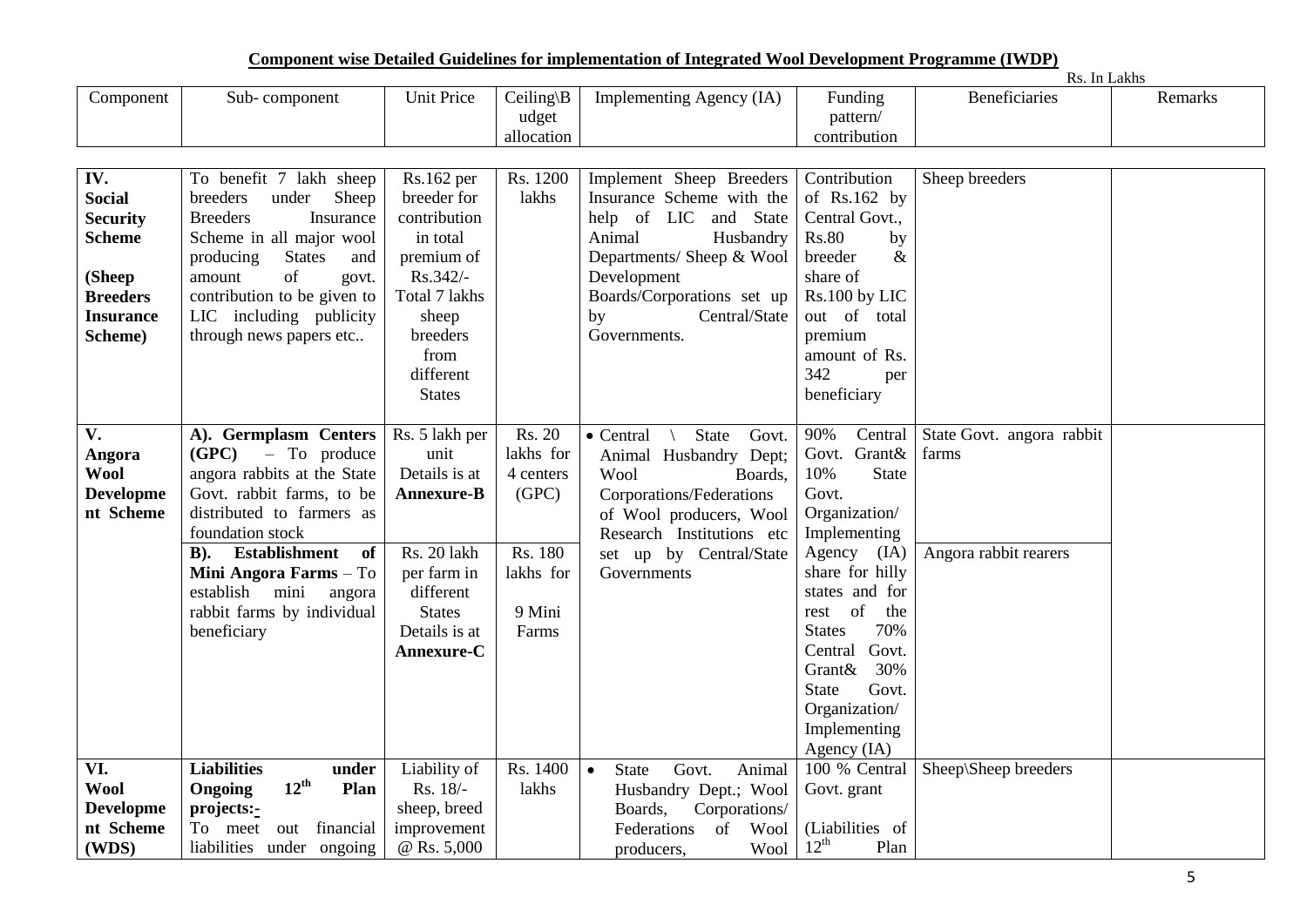|           |                                  |               |                      |                                     |              | Rs. In Lakhs         |         |
|-----------|----------------------------------|---------------|----------------------|-------------------------------------|--------------|----------------------|---------|
| Component | Sub-component                    | Unit Price    | Ceiling $\mathbf{B}$ | Implementing Agency (IA)            | Funding      | <b>Beneficiaries</b> | Remarks |
|           |                                  |               | udget                |                                     | pattern/     |                      |         |
|           |                                  |               | allocation           |                                     | contribution |                      |         |
|           |                                  |               |                      |                                     |              |                      |         |
|           | SWIS projects for 21.14          | stud rams     |                      | Research Institutions etc   ongoing |              |                      |         |
|           | lakh sheep sanctioned            | and Rs. $5/-$ |                      | set up by Central/State   projects) |              |                      |         |
|           | during $12^{th}$ Plan period for | sheep as      |                      | Governments                         |              |                      |         |
|           | 3 years project duration.        | implementati  |                      |                                     |              |                      |         |
|           |                                  | on charges to |                      |                                     |              |                      |         |
|           |                                  | IΑ            |                      |                                     |              |                      |         |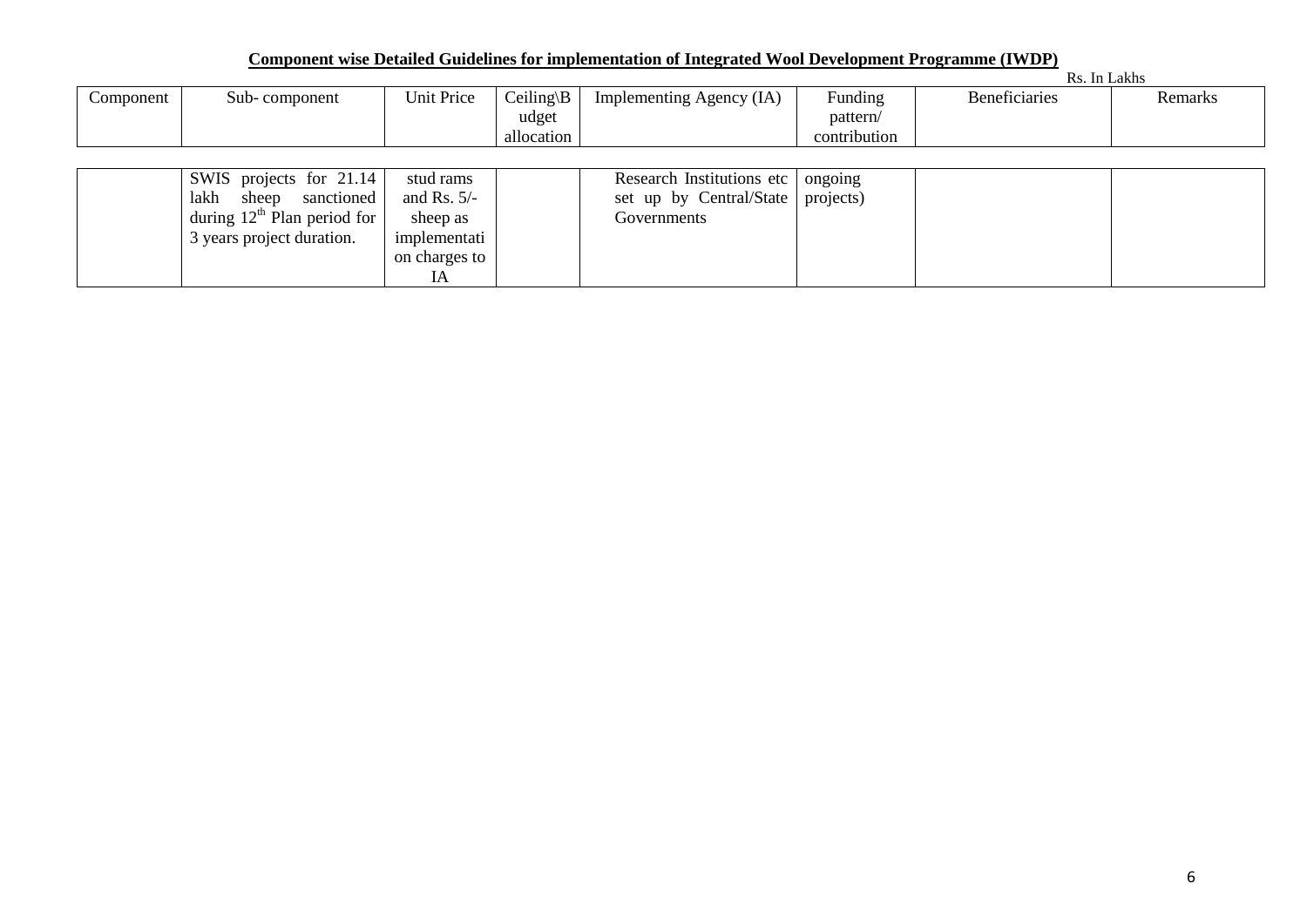| Component | Sub-component | Unit Price | $Ceiling \B)$<br>udget<br>allocation | Implementing Agency (IA) | Funding<br>pattern/<br>contribution | <b>Beneficiaries</b> | Remarks |  |  |  |  |
|-----------|---------------|------------|--------------------------------------|--------------------------|-------------------------------------|----------------------|---------|--|--|--|--|

### **VII. Reconstruction Plan for J&K**

Rs. In Lakhs

| Co         | Sub-component                  | <b>Unit Price</b> | Ceiling\ $B$ | Implementing Agency (IA)   | Funding      | <b>Beneficiaries</b>    | Remarks                  |
|------------|--------------------------------|-------------------|--------------|----------------------------|--------------|-------------------------|--------------------------|
| mponent    |                                |                   | udget        |                            | pattern/     |                         |                          |
|            |                                |                   | allocation   |                            | contribution |                         |                          |
| VII.       | 1-Increasing production        |                   | 2194         |                            | 100% Central |                         |                          |
| Reconstruc | of Raw Pashmina                |                   |              |                            | Govt.        |                         |                          |
| tion Plan  |                                |                   |              |                            | assistance   |                         |                          |
| for J&K    |                                |                   |              |                            |              |                         |                          |
|            | 1A-Improving                   |                   | 593          |                            |              | Pashmina Nomads,        |                          |
|            | nutritional status of          |                   |              |                            |              | Pashmina Wool weavers   |                          |
|            | <b>Changra goat-Promotion</b>  |                   |              |                            |              | and artisans/industry   |                          |
|            | of unconventional feed         |                   |              |                            |              | Unemployed youths       |                          |
|            | and rangeland                  |                   |              |                            |              |                         |                          |
|            | management                     |                   |              |                            |              |                         |                          |
|            | <b>1.A.1-</b> Development of 6 | 25 lakh           | 150 for 6    | District Sheep Husbandry   |              | $\bullet$ 1A1: 100 % ST | 1A1 & 1A2:-              |
|            | community fodder land          |                   | projects     | Officer(DSHO)              |              |                         | • Location- 5 blocks in  |
|            | (one units $= 10$ hectares)    |                   | in           | Ladakh Autonomous Hill     |              | category.               | Leh & Kargil.            |
|            | <b>Details at Annexure-1</b>   |                   | LehandK      | Development                |              |                         |                          |
|            |                                |                   | argil        | Council, (LAHDC) Leh/Kargi |              |                         | 100%<br>beneficiary      |
|            |                                |                   |              |                            |              |                         | ST.                      |
|            |                                |                   |              |                            |              |                         | • Preference<br>to       |
|            | of                             | 150 lakhs         | 150 for 1    |                            |              |                         | marginal<br>$\&$<br>poor |
|            | 1.A.2-Development              |                   |              | District Sheep Husbandry   |              | $\bullet$ 1A2: 100 % ST | farmers.                 |
|            | departmental Fodder farm.      |                   | project in   | Officer(DSHO)              |              | category                | 1 dept. fodder farm      |
|            | (One units $=$ 30 hectares)    |                   | Leh          | Ladakh Autonomous Hill     |              |                         | of 30 Ha in Leh. &       |
|            | <b>Details at Annexure-2</b>   |                   |              | Development                |              |                         | 10<br>Ha barren<br>six.  |
|            |                                |                   |              | Council, (LAHDC)           |              |                         | community land as        |
|            |                                |                   |              | Leh/Kargil                 |              |                         | farm to be developed.    |
|            |                                |                   |              |                            |              |                         | Required inputs like     |
|            |                                |                   |              |                            |              |                         | irrigation<br>grass,     |
|            |                                |                   |              |                            |              |                         | fertiliser,<br>facility, |
|            |                                |                   |              |                            |              |                         | facility,<br>harvesting  |
|            |                                |                   |              |                            |              |                         | Solar<br>Hay<br>sheds,   |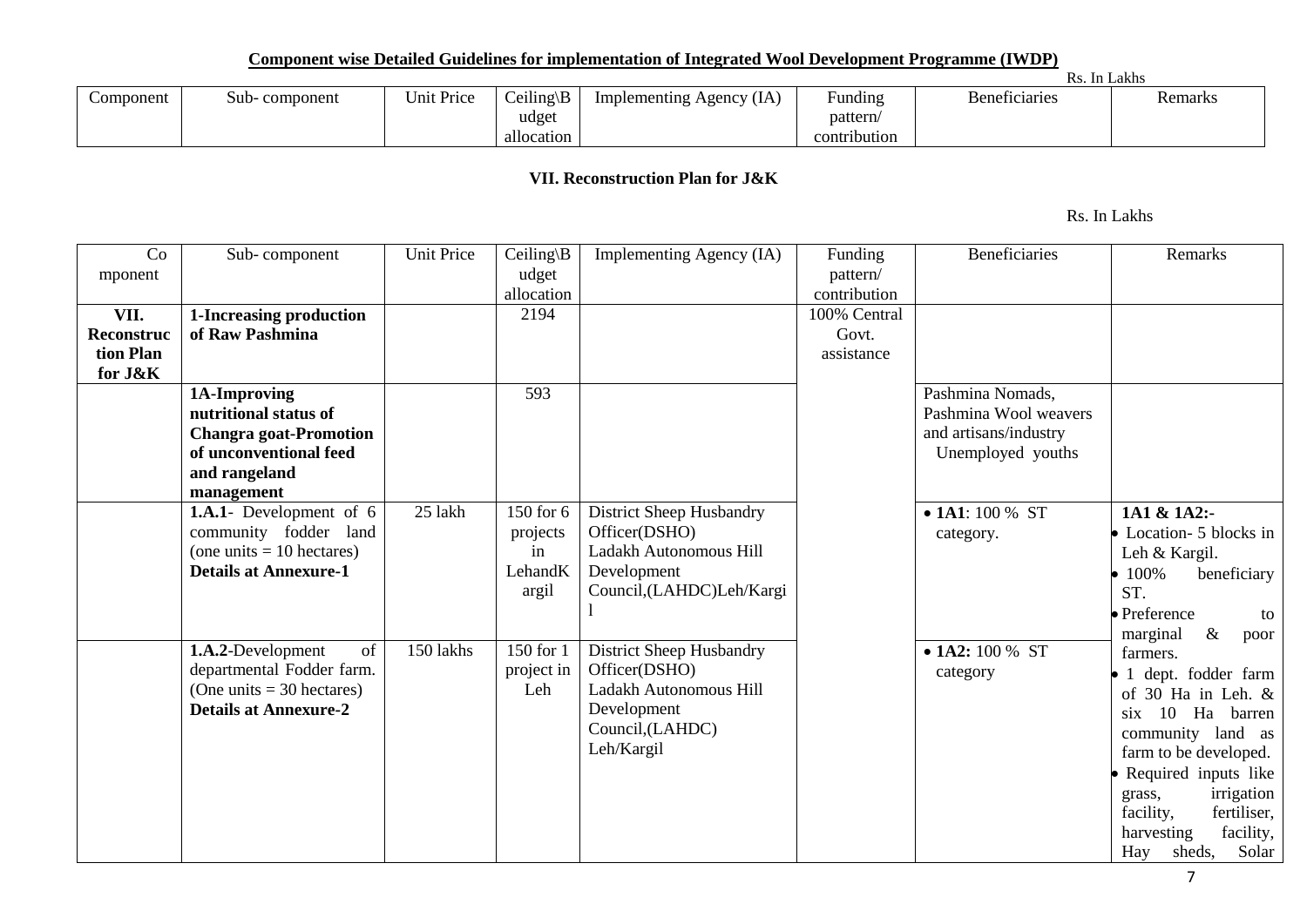|           |                     |            |                            |                          |                                       | $\mathbf{v}$<br>Rs. In Lakhs |         |
|-----------|---------------------|------------|----------------------------|--------------------------|---------------------------------------|------------------------------|---------|
| Component | - component<br>Sub- | Unit Price | $Ceiling \E$<br>$\sqrt{ }$ | Implementing Agency (IA) | $\cdot$ .<br>$\sim$ $\sim$<br>Funding | Beneficiaries                | Remarks |
|           |                     |            | udget                      |                          | pattern/                              |                              |         |
|           |                     |            | allocation                 |                          | contribution                          |                              |         |

| $1.A.3-$<br>feed<br>pelleting,<br>fodder<br>block<br>making<br>machine.<br><b>Details at Annexure-3</b> | 293                   | 293 for 1<br>project in<br>Leh | District Sheep Husbandry<br>Officer(DSHO)<br>Ladakh Autonomous Hill<br>Development<br>Council,(LAHDC)Leh/<br>Kargil |                                                                                                                                                                                                                                                                                                                   |                                                                                                      | Micro<br>irrigation<br>system will be given<br>to Farm.                                                                                                                                                                                                                                                                                                                                                                            |
|---------------------------------------------------------------------------------------------------------|-----------------------|--------------------------------|---------------------------------------------------------------------------------------------------------------------|-------------------------------------------------------------------------------------------------------------------------------------------------------------------------------------------------------------------------------------------------------------------------------------------------------------------|------------------------------------------------------------------------------------------------------|------------------------------------------------------------------------------------------------------------------------------------------------------------------------------------------------------------------------------------------------------------------------------------------------------------------------------------------------------------------------------------------------------------------------------------|
| 1.B- Socio economic<br>upliftment of livestock<br>rearers:                                              |                       | 475                            |                                                                                                                     |                                                                                                                                                                                                                                                                                                                   |                                                                                                      |                                                                                                                                                                                                                                                                                                                                                                                                                                    |
| 1B.1- Shelter shed with<br>guard room (100 nos)                                                         | $2.25$ per<br>shelter | $225$ for<br>100<br>shelter    | District Sheep Husbandry<br>Officer(DSHO)<br>Ladakh Autonomous Hill<br>Development<br>Council,(LAHDC)Leh/Kargi      | 1B1:<br>Grant will be<br>released in 6<br>instalments<br>under<br>construction<br>of shelter shed<br>through DBT<br>by IA as-<br>1-After<br>selection<br>of<br>beneficiary<br>as<br>advance:<br>an<br>Rs. 10,000<br>2-After<br>finalization of<br>location along<br>with site of<br>plot<br>Rs. 40,000<br>3-After | 1B1:<br>Poor Pashmina wool<br>growers/farmers with<br>flock size of min 25<br>pashmina goats/family. | 1B1:<br>• Location: Leh and<br>Kargil area.<br>• For Shelter<br>shed<br>Changthang area of<br>Leh Dist.<br>· List of Beneficiaries<br>should have approval<br>of DC/CEO.<br>• Construction should<br>be as per map $\&$<br>design.<br>· Beneficiaries to make<br>their<br>own<br>for<br>arrangement<br>of<br>procurement<br>materials and labour.<br>Family labour can be<br>used.<br>· State Govt agencies<br>help them in<br>can |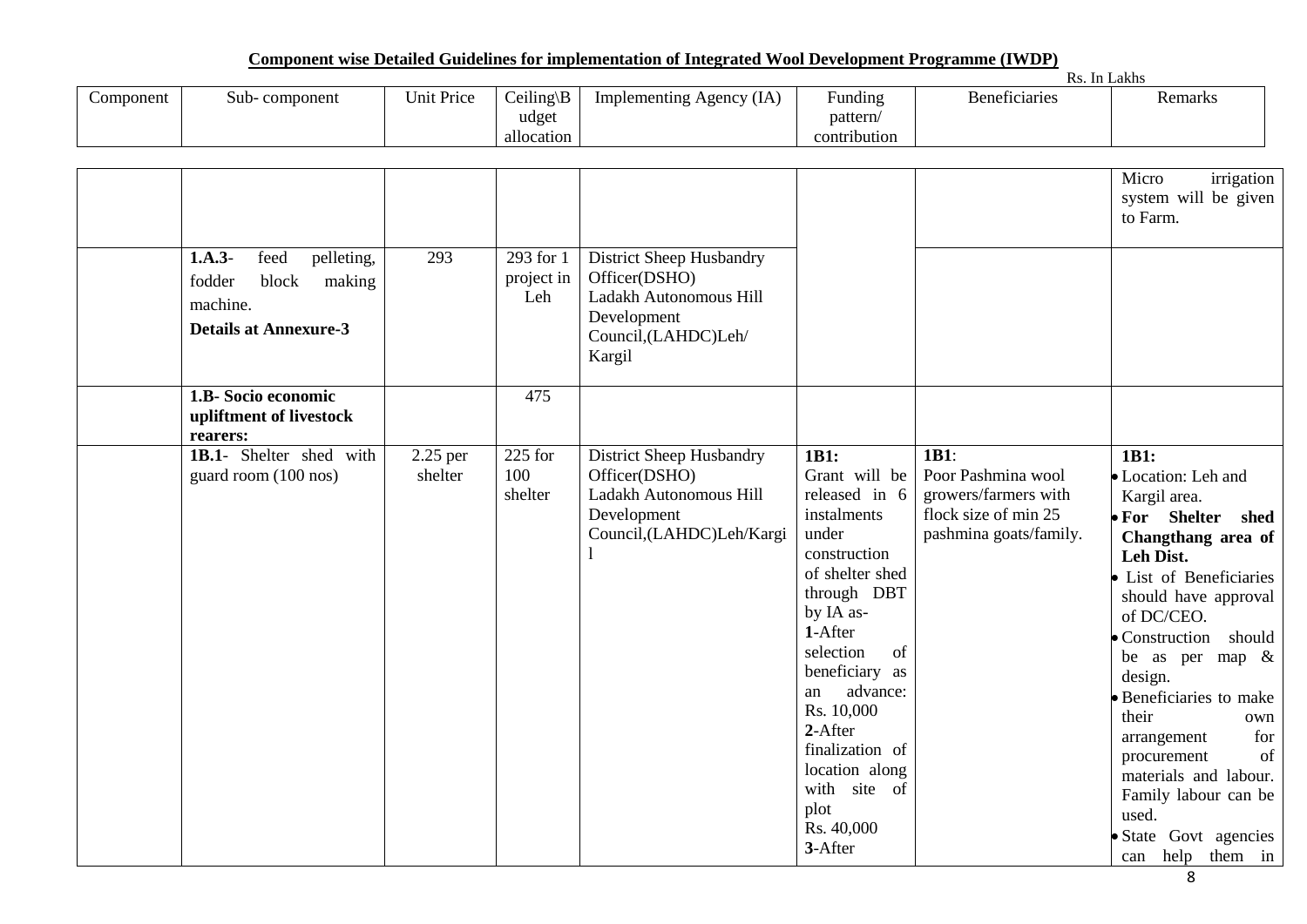|           |               |                   |                                                |                          |                                                                                                                                                                                                                                                                                                                                                                                                                                                                                                                           |                      | Rs. In Lakhs                                                                                                                                                                                                                                                                                                                                                                                                                                                                                                                                                                  |
|-----------|---------------|-------------------|------------------------------------------------|--------------------------|---------------------------------------------------------------------------------------------------------------------------------------------------------------------------------------------------------------------------------------------------------------------------------------------------------------------------------------------------------------------------------------------------------------------------------------------------------------------------------------------------------------------------|----------------------|-------------------------------------------------------------------------------------------------------------------------------------------------------------------------------------------------------------------------------------------------------------------------------------------------------------------------------------------------------------------------------------------------------------------------------------------------------------------------------------------------------------------------------------------------------------------------------|
| Component | Sub-component | <b>Unit Price</b> | $\overline{C}$ eiling\B<br>udget<br>allocation | Implementing Agency (IA) | Funding<br>pattern/<br>contribution                                                                                                                                                                                                                                                                                                                                                                                                                                                                                       | <b>Beneficiaries</b> | Remarks                                                                                                                                                                                                                                                                                                                                                                                                                                                                                                                                                                       |
|           |               |                   |                                                |                          |                                                                                                                                                                                                                                                                                                                                                                                                                                                                                                                           |                      |                                                                                                                                                                                                                                                                                                                                                                                                                                                                                                                                                                               |
|           |               |                   |                                                |                          | collecting<br>construction<br>materials :Rs.<br>40,000<br>4-After<br>completion of<br>Fencing work<br>of plot/ground<br>$&$ completion<br>Animal<br>of<br>Shelter work:<br>Rs. 60,000<br>5-After plinth<br>level<br>construction of<br>Guard room &<br>Completion of<br>Ceiling level<br>work: Rs.<br>50,000<br>6-After<br>completion of<br>finishing work<br>with<br>submission of<br>Completion<br>certificate:<br>Rs.25,000.<br>Evidence of<br>photo/video<br>clip of site<br>along with<br>beneficiary to<br>be kept. |                      | acquiring material. &<br>also organise training<br>about<br>program<br>activity.<br>• Allotment of<br>unit<br>should be in the name<br>of female member of<br>family,<br>both<br><b>or</b><br>male/female, or in<br>absence of female, in<br>the name of male<br>member.<br>· Location of shelter<br>should be in<br>main<br>habitation<br>of<br>village/cluster.<br>• Covered area of<br>shelter should not be<br>less than 150 Sq ft.<br>· Design/Layout shall<br>be provided by state<br>govt<br>agencies/LAHDC.<br>Construction should<br>be done as per lay out<br>only. |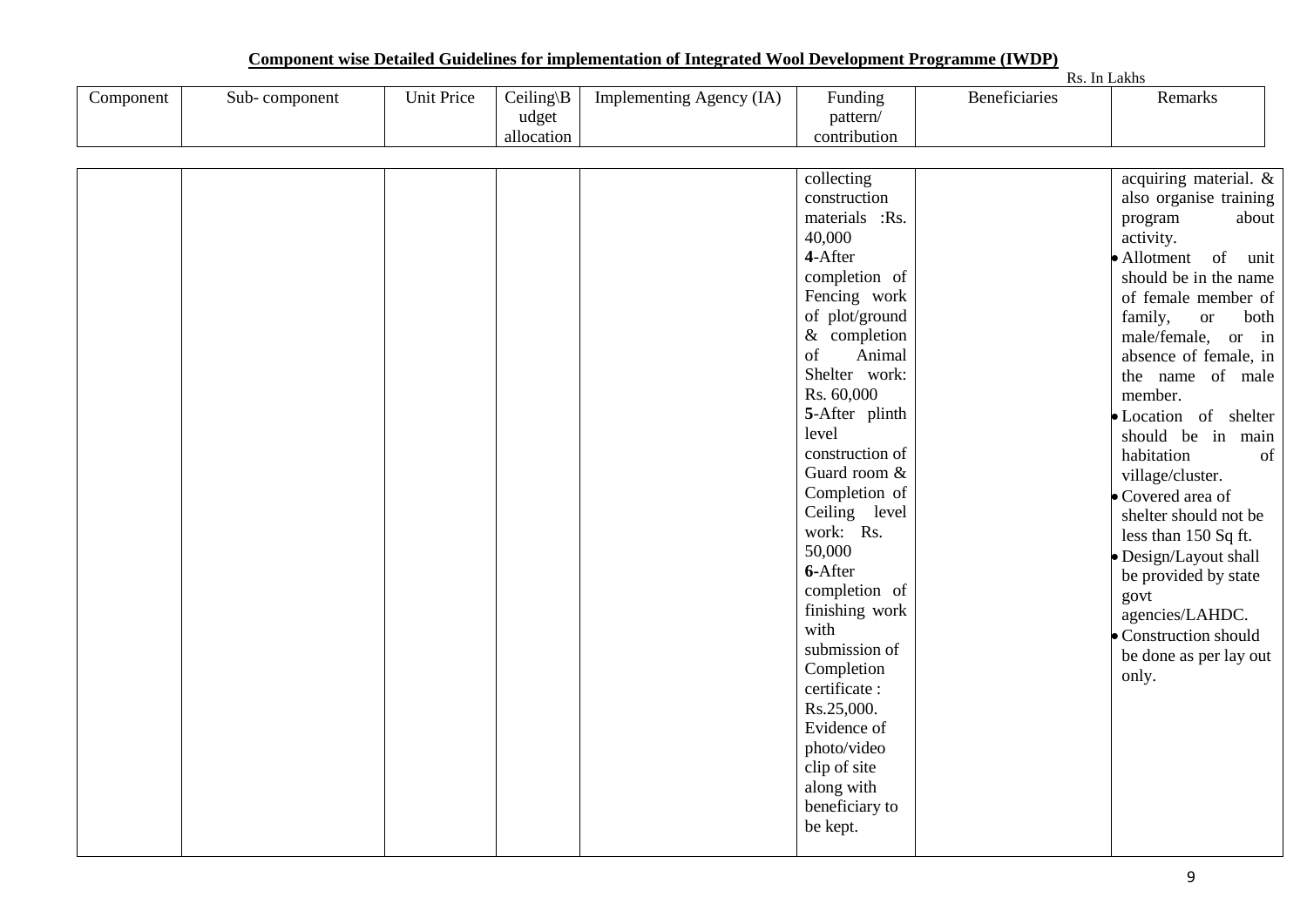|           |                     |            |                            |                          |                                     | IND.          | In Lakhs             |
|-----------|---------------------|------------|----------------------------|--------------------------|-------------------------------------|---------------|----------------------|
| `omponent | - component<br>Sub- | Unit Price | $Ceiling \E$<br>$\sqrt{ }$ | Implementing Agency (IA) | $\overline{\phantom{0}}$<br>Funding | Beneficiaries | n.<br><b>Remarks</b> |
|           |                     |            | udget                      |                          | pattern/                            |               |                      |
|           |                     |            | allocation                 |                          | contribution                        |               |                      |

| $\overline{1.B.2}$ -Provision for tents, |      |            |                          | 1B2:                      | 1B2:                          |
|------------------------------------------|------|------------|--------------------------|---------------------------|-------------------------------|
|                                          | 0.25 | $150$ for  | District Sheep Husbandry |                           |                               |
| snow boots, torch                        |      | 600 units  | Officer(DSHO)            | Nomadic families          | • IA will finalise            |
|                                          |      |            | Ladakh Autonomous Hill   |                           | specifications for            |
|                                          |      |            | Development              |                           | items.                        |
|                                          |      |            | Council,(LAHDC)Leh/Kargi |                           | · District<br>purchase        |
|                                          |      |            |                          |                           | committee<br>will             |
|                                          |      |            |                          |                           | procure items through         |
|                                          |      |            |                          |                           | tenders                       |
|                                          |      |            |                          |                           | · Nomadic families to         |
|                                          |      |            |                          |                           | selected<br>be<br>in          |
|                                          |      |            |                          |                           | consultation<br>with          |
|                                          |      |            |                          |                           | Public                        |
|                                          |      |            |                          |                           | representatives.              |
|                                          |      |            |                          |                           | · Annual duration of          |
|                                          |      |            |                          |                           | of<br>migration,<br>no        |
|                                          |      |            |                          |                           | pastures visited/year         |
|                                          |      |            |                          |                           | with total livestock,         |
|                                          |      |            |                          |                           | holding of family will        |
|                                          |      |            |                          |                           | considered.                   |
|                                          |      |            |                          |                           | $\bullet$ Beneficiary list to |
|                                          |      |            |                          |                           | have approval of Dy.          |
|                                          |      |            |                          |                           | Commissioner.                 |
|                                          |      |            |                          |                           |                               |
| 1B.3-Minimizing farmer/                  | 1.00 | $100$ for  | District Sheep Husbandry | 1B3:                      | • 1B3: Beneficiaries to       |
| wildlife conflict- Provision             |      | 100 units. | Officer(DSHO)            | 100 no. of sheep and goat | identified<br>be<br>by        |
| of predator Proof corral                 |      |            | Ladakh Autonomous Hill   | breeders in wild attack   | District Wild<br>life         |
| and LED lights.                          |      |            | Development              | prone villages.           | department and based          |
| <b>Details at Annexure-4</b>             |      |            | Council,(LAHDC)Leh/Kargi |                           | wild<br>attack<br>on          |
|                                          |      |            |                          |                           | incidences.                   |
|                                          |      |            |                          |                           | · Coral dimension of          |
|                                          |      |            |                          |                           | 15x15 Ft, with brick          |
|                                          |      |            |                          |                           | & stone wall of ft            |
|                                          |      |            |                          |                           |                               |
|                                          |      |            |                          |                           | height.                       |
|                                          |      |            |                          |                           | · Distribution                |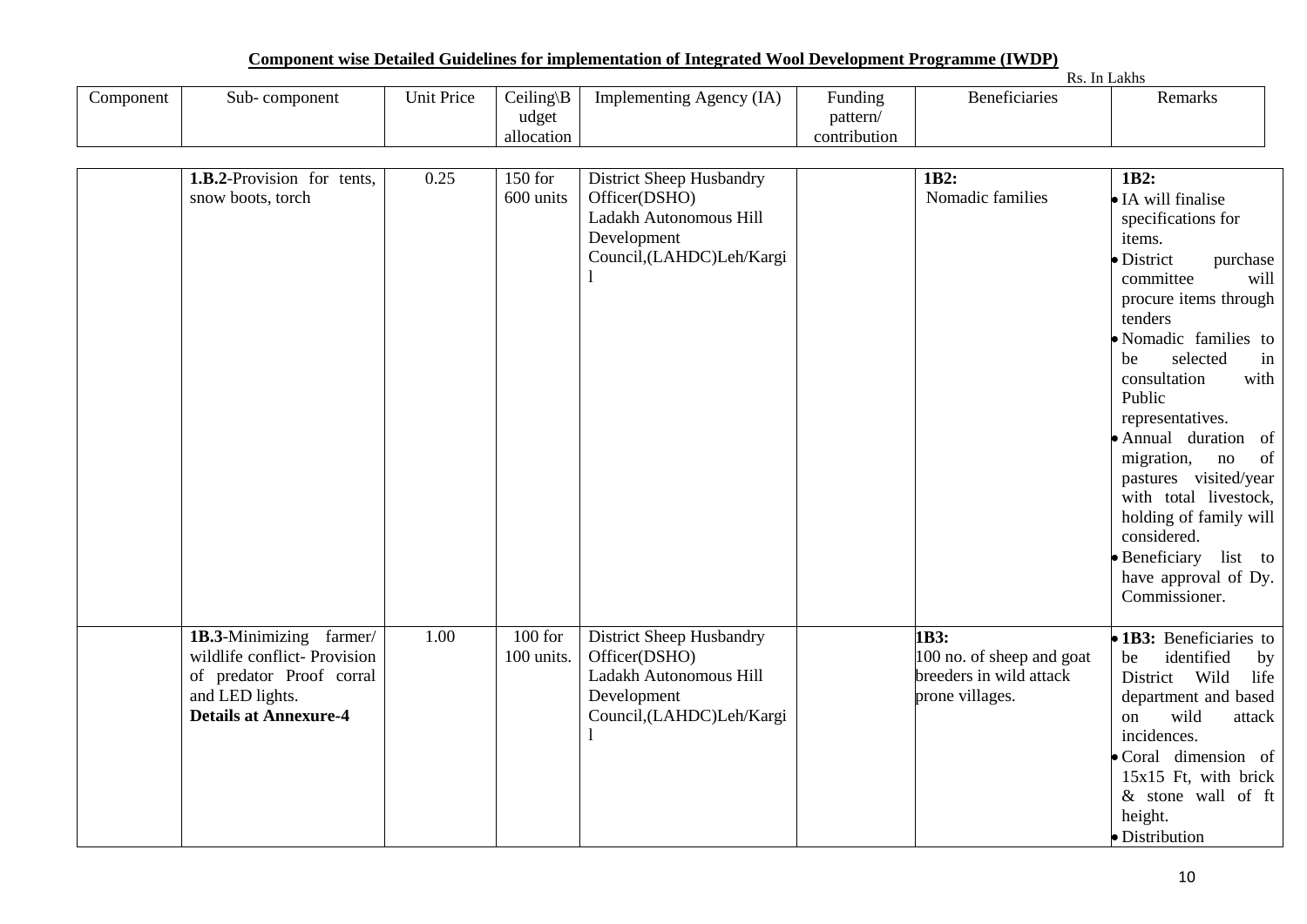|           |               |            |                                      | <u>U VAAAN VAAWAAN TIEDU AFUULUU WAXEELAAD AVA AAANAULULUULUULUULUU VA AAAUUU TI U VA AFU FILOOLOO TEA UMA ULAALU TA T</u> |                                                                  |               |         |
|-----------|---------------|------------|--------------------------------------|----------------------------------------------------------------------------------------------------------------------------|------------------------------------------------------------------|---------------|---------|
|           |               |            |                                      |                                                                                                                            |                                                                  | Rs. In Lakhs  |         |
| Component | Sub-component | Unit Price | $Ceiling \B)$<br>udget<br>allocation | Implementing Agency (IA)                                                                                                   | $\mathbf{r}$ $\mathbf{r}$<br>Funding<br>pattern/<br>contribution | Beneficiaries | Remarks |

|                                                                                                                                                 |                                                                  |                                                                                 |                                                                                                                                                                                                                                                                                                                |  | committee to have<br>local/regional/depart<br>ment officers.                                                                                                                                                                                                                           |
|-------------------------------------------------------------------------------------------------------------------------------------------------|------------------------------------------------------------------|---------------------------------------------------------------------------------|----------------------------------------------------------------------------------------------------------------------------------------------------------------------------------------------------------------------------------------------------------------------------------------------------------------|--|----------------------------------------------------------------------------------------------------------------------------------------------------------------------------------------------------------------------------------------------------------------------------------------|
| <b>1C.Strengthening of Veterinary health</b><br>care delivery system at village/ Block<br>and District level<br><b>Details at Annexure-5</b>    |                                                                  | 300                                                                             |                                                                                                                                                                                                                                                                                                                |  |                                                                                                                                                                                                                                                                                        |
| <b>1.C.1-Creation</b> of Sheep<br>Extension/First aid<br>centre in remote<br>and<br>priority areas and<br>Strengthening of existing<br>centers. | <b>New</b><br>creation-35<br><b>LAKHS</b><br>Existing-5<br>Lakhs | 200 lakhs<br>$(175$ for<br>5 new<br>units<br>&25<br>lakhs for<br>5<br>existing) | District Sheep Husbandry<br>Officer(DSHO)<br>Ladakh Autonomous Hill<br>Development<br>Council,(LAHDC)Leh/Kargi<br>And Shere-e-Kashmir<br>University of Agricultural<br>Sciences and Technology -<br>Kashmir(<br><b>SKUAST-K</b> and Animal<br>Sheep Husbandry and<br><b>Fisheries Department(</b><br>$ASH\&F)$ |  | 1C1:<br>• 5 centres in Gurez,<br>Sonmarg, Zanskar,<br>Drass and Nobra to<br>be created.<br>• Existing 5 centres in<br>Leh & Kargil to be<br>upgraded.<br>• Animal Husbandry $\&$<br>fisheries dept. will be<br>nodal agency. PWD<br>to be involved in<br>construction &<br>renovation. |
| 1.C.2- Creation of Vaccine<br>storage and handling<br>centres at District and<br>Block levels.                                                  | 3 units<br>and 2<br>vaccination<br>vans                          | 100 lakhs<br>$(75$ for 3<br>units<br>&12.5 for<br>2 vans                        | District Sheep Husbandry<br>Officer(DSHO)<br>Ladakh Autonomous Hill<br>Development<br>Council, (LAHDC) Leh/Kargi<br>Shere-e-Kashmir<br>And<br>University of Agricultural<br>Sciences and Technology -<br>Kashmir (<br>SKUAST-K<br>Animal<br>and<br>Sheep<br>Husbandry<br>and                                   |  | 1C2:<br>• 3 centres with solar<br>power back up at Leh,<br>Durbuk and Nubra<br>Dist.<br>• 2 vaccination vans to<br>be procured.                                                                                                                                                        |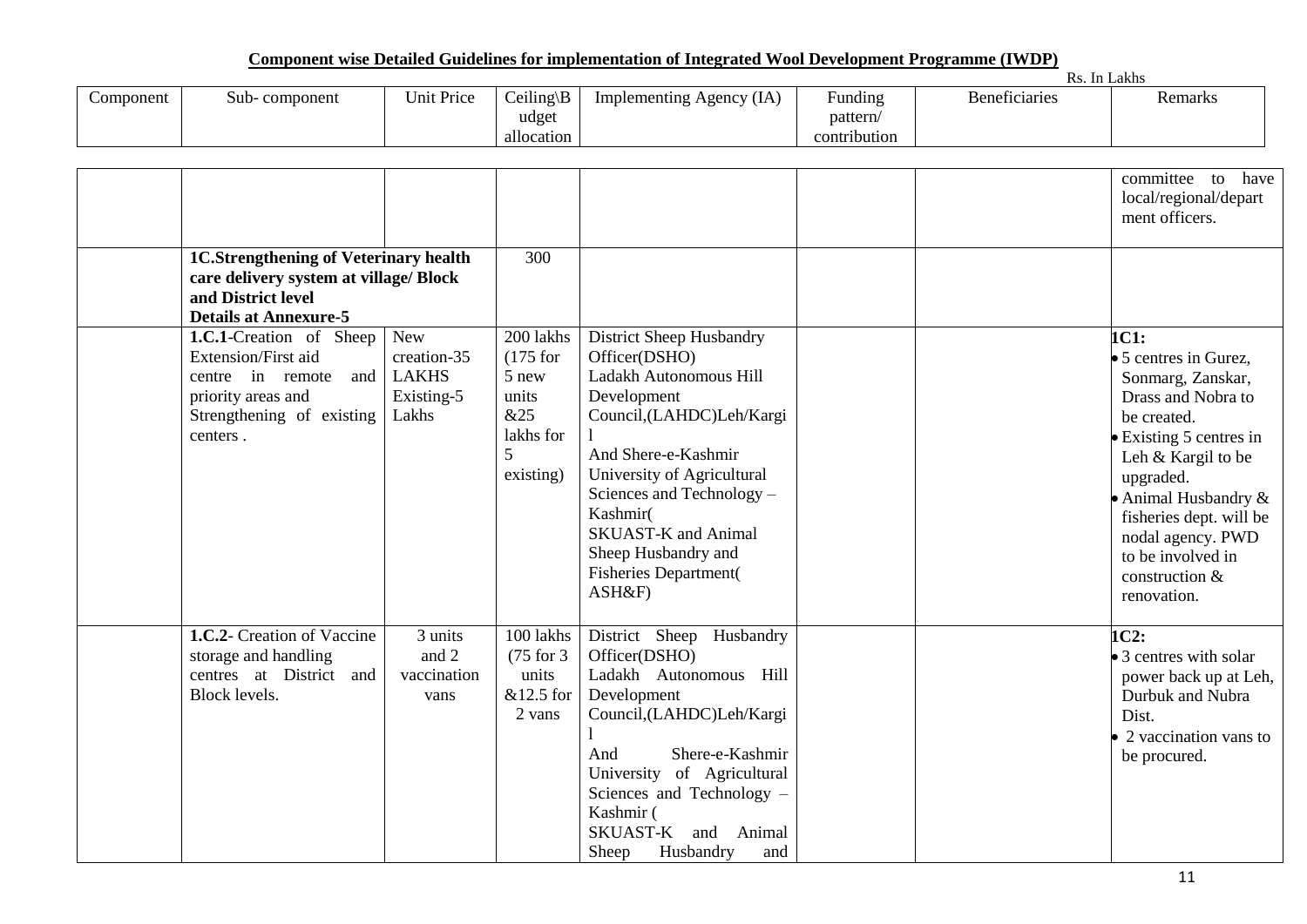|           |                     |            |              |                             |                                               | <b>RS</b><br>In. | Lakhs   |
|-----------|---------------------|------------|--------------|-----------------------------|-----------------------------------------------|------------------|---------|
| Component | component -<br>Sub- | Unit Price | $Ceiling \E$ | (IA)<br>Implementing Agency | $\overline{\phantom{0}}$<br>$\sim$<br>Funding | Beneficiaries    | Remarks |
|           |                     |            | udget        |                             | pattern                                       |                  |         |
|           |                     |            | allocation   |                             | contribution                                  |                  |         |

|                                                                                                                                                                                                                        |          |                                        | <b>Fisheries Department</b> (<br>ASH&F)                                                                                                                                                                                                                                                                                                        |                                                                                                                                                                                                                                                                                                                     |                                                                                                                                                                                                                                                                                                                                                       |
|------------------------------------------------------------------------------------------------------------------------------------------------------------------------------------------------------------------------|----------|----------------------------------------|------------------------------------------------------------------------------------------------------------------------------------------------------------------------------------------------------------------------------------------------------------------------------------------------------------------------------------------------|---------------------------------------------------------------------------------------------------------------------------------------------------------------------------------------------------------------------------------------------------------------------------------------------------------------------|-------------------------------------------------------------------------------------------------------------------------------------------------------------------------------------------------------------------------------------------------------------------------------------------------------------------------------------------------------|
| <b>1.D:</b> Selective breeding<br>and result based study of<br>Changra goat to increase<br>productivity of the breed<br><b>Details at Annexure-6</b>                                                                   | 76 lakhs | 76 lakhs<br>for $1$<br>study           | District Sheep Husbandry<br>Officer (DSHO)<br>Ladakh Autonomous Hill<br>Development<br>Council,(LAHDC)Leh/Kargi                                                                                                                                                                                                                                | 1D:<br>Goat Breeders.                                                                                                                                                                                                                                                                                               | 1D:<br>Animal shall be<br>procured through<br>committee having<br>experts from Veternary<br>side.<br>• Animal should have<br>following qualities.<br>• Age- 1.5 to 2.5 years.<br>• Weight: more than 30<br>kg.<br>· Body coat: colour<br>preferably white<br>$\bullet$ Free from<br>diseases/defects<br>• Distribution shall be<br>through committee. |
| 1.E.-Establishing<br>pashmina goat units in<br>identified non-traditional<br>areas including Sonmarg,<br>Drass, Gurez, Nobra &<br>identified<br>Zanskar<br>to<br>beneficiary families.<br><b>Details at Annexure-7</b> | 1.95     | 585<br>for<br>300<br>pashmina<br>farms | District Sheep Husbandry<br>Officer(DSHO)<br>Ladakh Autonomous Hill<br>Development<br>Council,(LAHDC)Leh/Kargi<br>Shere-e-Kashmir<br>And<br>University of Agricultural<br>Sciences and Technology -<br>Kashmir (<br>SKUAST-K and Animal<br>Sheep<br>Husbandry<br>and<br><b>Fisheries Department (</b><br>ASH&F)Livestock Purchase<br>Committee | 1E:<br>•Breeders who possesses<br>30-50 livestock (or limit<br>specified by IA) on their<br>own.<br>Survey for selection of $\bullet$ 19 does & 1 buck as<br>beneficiaries shall be foundation stock per<br>done through dept. staff farm unit.<br>(flock supervisors, stock Selection of<br>asst & asst. stockmen) | IE:<br>To be utilised in Non-<br><b>Traditional</b> area<br>• 300 mini Pashmina<br>farms to be established.<br>beneficiaries to involve<br>local<br>representatives/commu<br>nity leaders<br>• The list of beneficiary                                                                                                                                |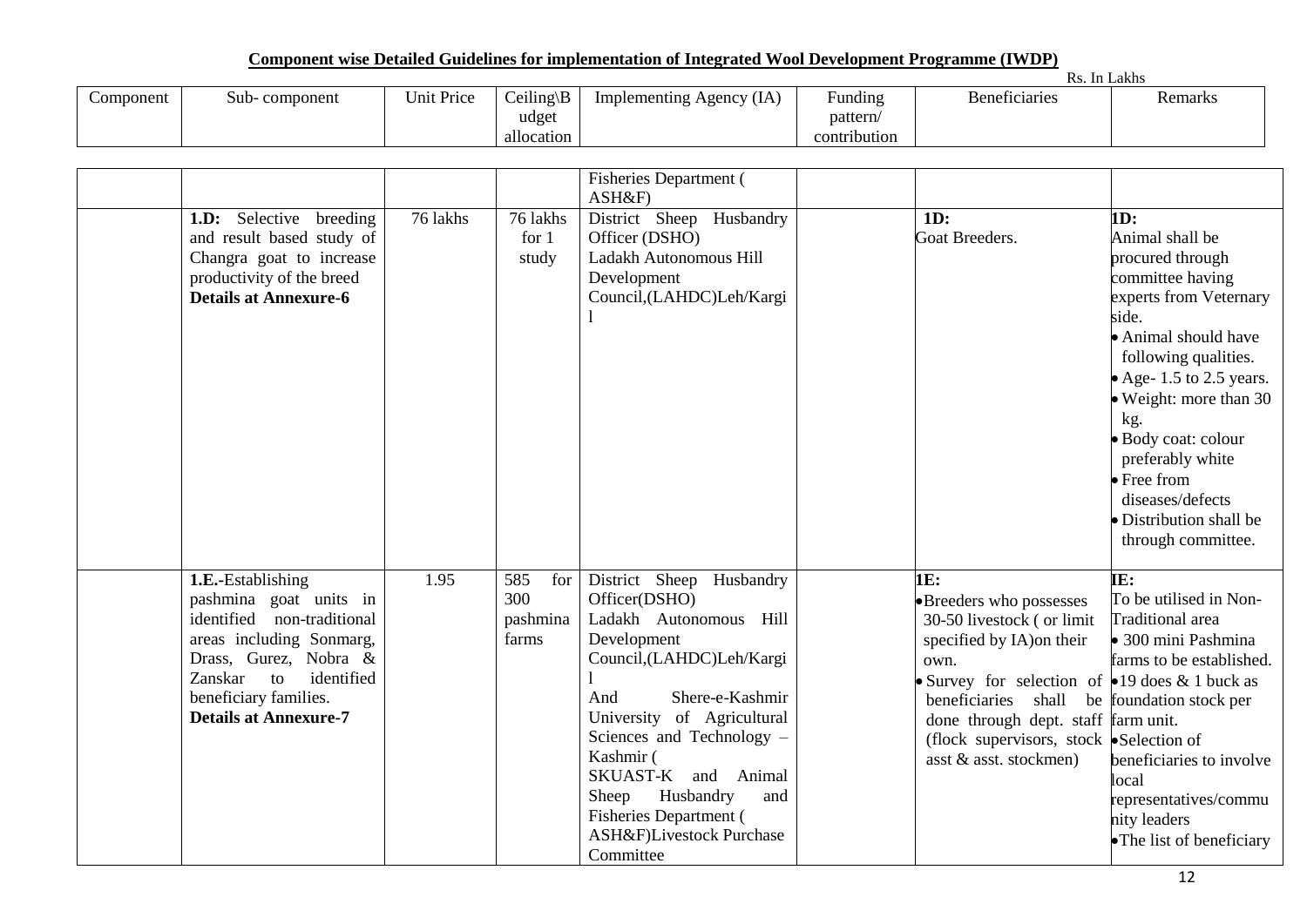|           |                                                                                                    |                                                                                                                                                                                                                                                                            |                                      |                                                                                                                                                        |                                     |                      | Rs. In Lakhs                                                                                                                                   |
|-----------|----------------------------------------------------------------------------------------------------|----------------------------------------------------------------------------------------------------------------------------------------------------------------------------------------------------------------------------------------------------------------------------|--------------------------------------|--------------------------------------------------------------------------------------------------------------------------------------------------------|-------------------------------------|----------------------|------------------------------------------------------------------------------------------------------------------------------------------------|
| Component | Sub-component                                                                                      | <b>Unit Price</b>                                                                                                                                                                                                                                                          | $Ceiling \B)$<br>udget<br>allocation | Implementing Agency (IA)                                                                                                                               | Funding<br>pattern/<br>contribution | <b>Beneficiaries</b> | Remarks                                                                                                                                        |
|           |                                                                                                    |                                                                                                                                                                                                                                                                            |                                      |                                                                                                                                                        |                                     |                      | should have approval<br>of Dy.Commissioner /<br><b>Executive Councillor</b><br>Leh/Kargil.                                                     |
|           | 1.F.-Upgradation of<br>existing Pashmina Goats<br>Farm at Khangral<br><b>Details at Annexure-8</b> | 165                                                                                                                                                                                                                                                                        | $\overline{165}$ for 1<br>farm       | District Sheep Husbandry<br>Officer(DSHO)<br>Ladakh Autonomous Hill<br>Development<br>Council, (LAHDC)Leh/<br>Kargil                                   |                                     |                      | 1F:<br>• Additional 100 kanals<br>of Barren land will be<br>developed for fodder<br>cultivation.                                               |
|           | 2. Setting up of Model Production Zones                                                            |                                                                                                                                                                                                                                                                            | 1790                                 |                                                                                                                                                        | 100% Central<br>Govt.<br>assistance |                      |                                                                                                                                                |
|           | 2.A- Design, skill and<br>capacity upgradation<br><b>Details as per Annexure-</b><br>9             | $\bullet$ Rs. 0.50<br>lakhs/Work<br>shop for<br>capacity<br>building<br>$\bullet$ Rs. 3.00<br>lakh/works<br>hop for<br>product<br>diversificati<br>on<br>$\bullet$ Rs. 05.0<br>lakh/<br>workshop<br>for<br>Entreprene<br>urship<br>$\bullet$ Rs. 05.0<br>lakh/<br>workshop | 130                                  | Ladakh Autonomous Hill<br>Development<br>Council(LAHDC) / Craft<br>Development Institute(CDI)<br>/ Jammu and Kashmir<br>Handicraft<br>Department(JKHD) |                                     |                      | 2A:<br>Training for product<br>development<br>and<br>design development for<br>diversifying<br>products<br>profile<br>given<br>to<br>artisans. |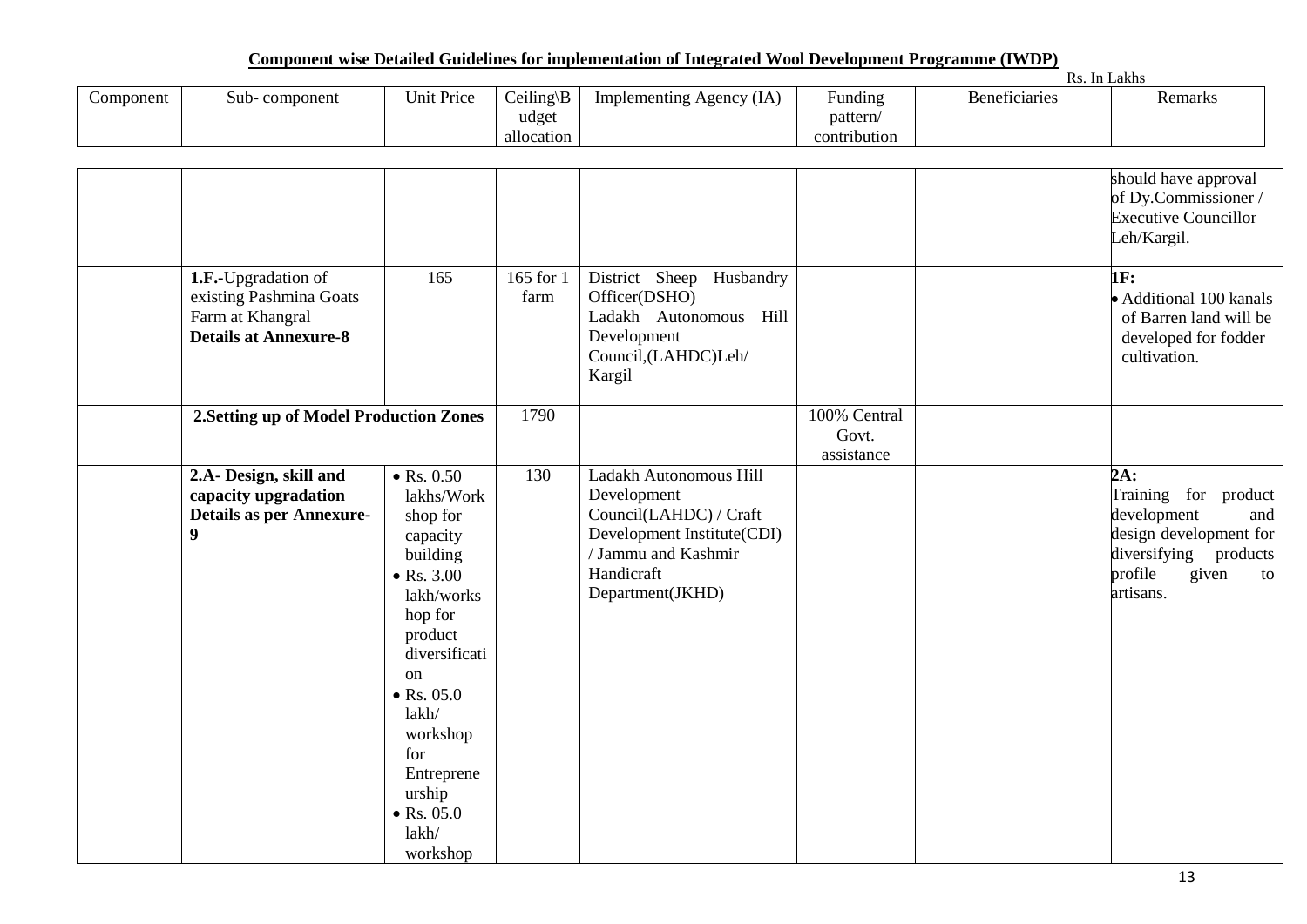|           |               |            |               |                                   |                           | Rs.                  | . In Lakhs |
|-----------|---------------|------------|---------------|-----------------------------------|---------------------------|----------------------|------------|
| Component | Sub-component | Unit Price | $Ceiling \B)$ | (IA)<br>. Agency<br>Implementing. | $\blacksquare$<br>Funding | <b>Beneficiaries</b> | Remarks    |
|           |               |            | udget         |                                   | pattern/                  |                      |            |
|           |               |            | allocation    |                                   | contribution              |                      |            |

|                                                                                         | for<br>Awareness                                                                                        |           |                                                                                                                               |                                                                                                                                                                                                                                                                                                                                                                               |                                                                                                                                                                                                                                                                                                                                                       |
|-----------------------------------------------------------------------------------------|---------------------------------------------------------------------------------------------------------|-----------|-------------------------------------------------------------------------------------------------------------------------------|-------------------------------------------------------------------------------------------------------------------------------------------------------------------------------------------------------------------------------------------------------------------------------------------------------------------------------------------------------------------------------|-------------------------------------------------------------------------------------------------------------------------------------------------------------------------------------------------------------------------------------------------------------------------------------------------------------------------------------------------------|
| 2B.-. Upgradation of Tools<br>and Technologies<br><b>Details as per Annexure-</b><br>10 | Rs. 5000 for<br>Spinning<br>Wheel Rs.<br>10000/- for<br>Handloom<br>Rs. 2500/-<br>for Skill<br>training | 300 lakhs | Craft Development<br>Institute(CDI)/ Jammu and<br>Kashmir Handicraft<br>Department(JKHD\JKHDC)                                |                                                                                                                                                                                                                                                                                                                                                                               | 2B:<br>Looms used by<br>traditional weavers<br>need improvement.                                                                                                                                                                                                                                                                                      |
| 2.C.-Creation of Common<br>Facility Centre (CFC)<br><b>Details at Annexure-11</b>       | Pashmina<br>wool<br>Processing<br>machines                                                              | 450       | Jammu and Kashmir<br>Industries Ltd., JKI)/ J&K<br><b>Small Scale Industries</b><br><b>Development Corporation</b><br>(SICOP) | 2C: For<br>processing<br>machines - In<br>3 installments<br>$\bullet$ 30% time of<br>sanction;<br>$\bullet$ 60% at time<br>of placement<br>of order;<br>$\bullet$ After<br>commission<br>ing of plant;<br>$\bullet$ DPR<br>for<br>each<br>component<br>shall<br>be<br>submitted<br>by<br>respective<br>IA<br>containing<br>details<br>of<br>of<br>mode<br>implementat<br>ion. | 2C:<br>·For dehaired<br>Pashmina wool CFC<br>will be set up in Leh.<br>• Land/building to be<br>provided by IA.<br>$\bullet$ Funds will be<br>provided for<br>machineries including<br>for carding, dyeing,<br>warping, washing<br>calendaring, printing<br>$&$ fishing.<br>• Funds shall also be<br>utilised for furniture.<br>fixtures & interiors. |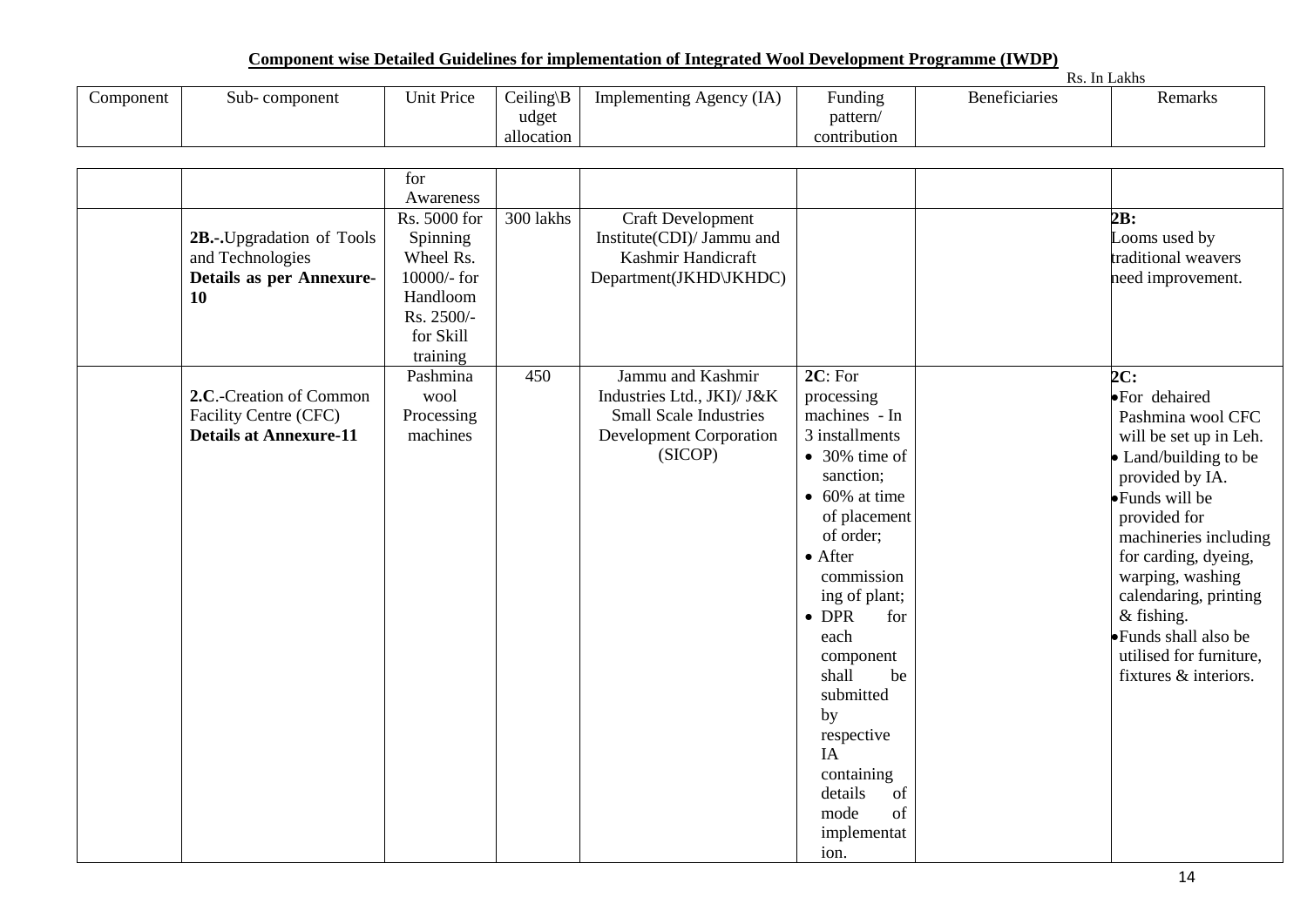|           |                     |            |                                     |                            |                            | $\mathbf{v}$<br>Rs. In Lakhs |         |
|-----------|---------------------|------------|-------------------------------------|----------------------------|----------------------------|------------------------------|---------|
| Component | - component<br>Sub- | Unit Price | $Ceiling \E$<br>$\sqrt{D}$<br>udget | Implementing Agency<br>(IA | <b>Funding</b><br>pattern/ | <b>Beneficiaries</b>         | Remarks |
|           |                     |            | allocation                          |                            | contribution               |                              |         |

|                                                                    |     |                      |                                                                                                                                           | Selection of<br>beneficiarie<br>s, estimates<br>for<br>construction<br>part etc. |                                                                                                                                                                                                                                                                                                        |
|--------------------------------------------------------------------|-----|----------------------|-------------------------------------------------------------------------------------------------------------------------------------------|----------------------------------------------------------------------------------|--------------------------------------------------------------------------------------------------------------------------------------------------------------------------------------------------------------------------------------------------------------------------------------------------------|
| 2.D.-Raw material bank                                             | 410 |                      | Ladakh Autonomous Hill<br>Development<br>Council(LAHDC)/ Jammu<br>and Kashmir Industries<br>Ltd(JKI)/ Craft<br>Development Institute(CDI) |                                                                                  | 2D:<br>· Provision<br>of<br>enhanced<br>revolving<br>fund of Rs. 200 lakhs<br>in<br>Ladakh<br>and<br>Kashmir region for<br>procuring<br>raw<br>from<br>pashmina<br>breeders.<br>• Grading system<br>$\&$<br>research<br>$\&$<br>development to<br>be<br>carried<br>out<br>by<br><b>CWDB &amp; WRA.</b> |
| 2.D.1-Revolving fund<br>for raw wool and<br>Pashmina(Ladakh region | 200 | $200$ for<br>Ladakh  |                                                                                                                                           |                                                                                  |                                                                                                                                                                                                                                                                                                        |
| 2.D.2-Revolving fund for<br>raw<br>Pashmina (Kashmir<br>region)    | 200 | $200$ for<br>Kashmir |                                                                                                                                           |                                                                                  |                                                                                                                                                                                                                                                                                                        |
| 2.D.3-Research and<br>development                                  | 10  | 10                   |                                                                                                                                           |                                                                                  |                                                                                                                                                                                                                                                                                                        |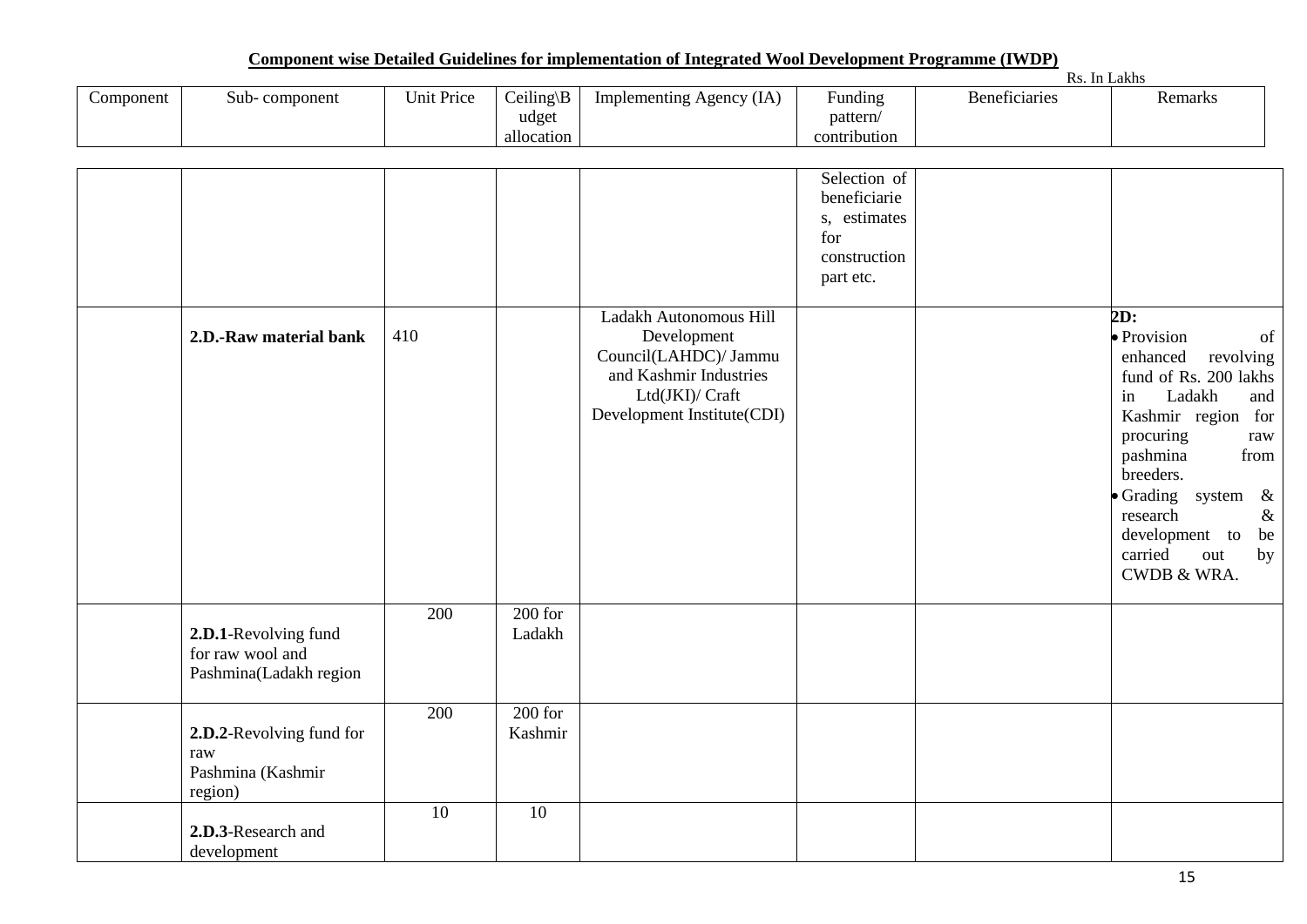|           |                     |            |              |                                   |                    | Кs<br>In.     | Lakhs   |
|-----------|---------------------|------------|--------------|-----------------------------------|--------------------|---------------|---------|
| Component | component -<br>Sub- | Unit Price | $Ceiling \E$ | (IA)<br>. Agency<br>Implementing. | $\cdot$<br>Funding | Beneficiaries | Remarks |
|           |                     |            | udget        |                                   | pattern            |               |         |
|           |                     |            | allocation   |                                   | contribution       |               |         |

| for grading of Pashmina               |           |           |                             |  |                         |
|---------------------------------------|-----------|-----------|-----------------------------|--|-------------------------|
| 2.E: Amenities<br>and                 | 500 for 4 | 500 for 4 | and<br>Commerce<br>Industry |  | 2E:                     |
| Infrastructure Upgradation            | clusters  | clusters  | Department Govt of J&K      |  | · Upliftment of basic   |
| <b>Details at Annexure-12</b>         |           |           |                             |  | amenities<br>and        |
|                                       |           |           |                             |  | infrastructure of craft |
|                                       |           |           |                             |  | clusters of Pashmina    |
|                                       |           |           |                             |  | and Kani into Model     |
|                                       |           |           |                             |  | Production Zones.       |
|                                       |           |           |                             |  | • Development of land,  |
|                                       |           |           |                             |  | roads<br>and            |
|                                       |           |           |                             |  | of<br>augmentation      |
|                                       |           |           |                             |  | supply,<br>water        |
|                                       |           |           |                             |  | drainage,               |
|                                       |           |           |                             |  | in<br>improvement       |
|                                       |           |           |                             |  | power distribution      |
|                                       |           |           |                             |  | • Face upliftment of    |
|                                       |           |           |                             |  | buildings/façade.       |
|                                       |           |           |                             |  |                         |
| 3. Establishment of Pashmina resource |           | 300 for 1 | Ladakh Autonomous<br>Hill   |  | 3. Centre of            |
| center                                |           | centre    | Council<br>Development      |  | <b>Excellence</b>       |
|                                       |           |           | Leh/<br>(LAHDC),<br>Craft   |  | · Develop the existing  |
|                                       |           |           | Development Institute(CDI)  |  | Pashmina Testing and    |
|                                       |           |           |                             |  | Certification Centre    |
|                                       |           |           |                             |  | (PTQCC) into a          |
|                                       |           |           |                             |  | Centre of Excellence    |
|                                       |           |           |                             |  | by Upgrading<br>the     |
|                                       |           |           |                             |  | and<br>equipments       |
|                                       |           |           |                             |  | facilities<br>and       |
|                                       |           |           |                             |  | Accredition.            |
|                                       |           |           |                             |  |                         |
| <b>4-Promotion and Awareness</b>      |           | 316       | Industries<br>and Commerce  |  | 4. Promotion<br>and     |
|                                       |           |           | Department, Govt of J&K     |  | <b>Awareness:</b>       |
|                                       |           |           |                             |  |                         |
|                                       |           |           |                             |  | • Advertisements        |
|                                       |           |           |                             |  | National<br>through     |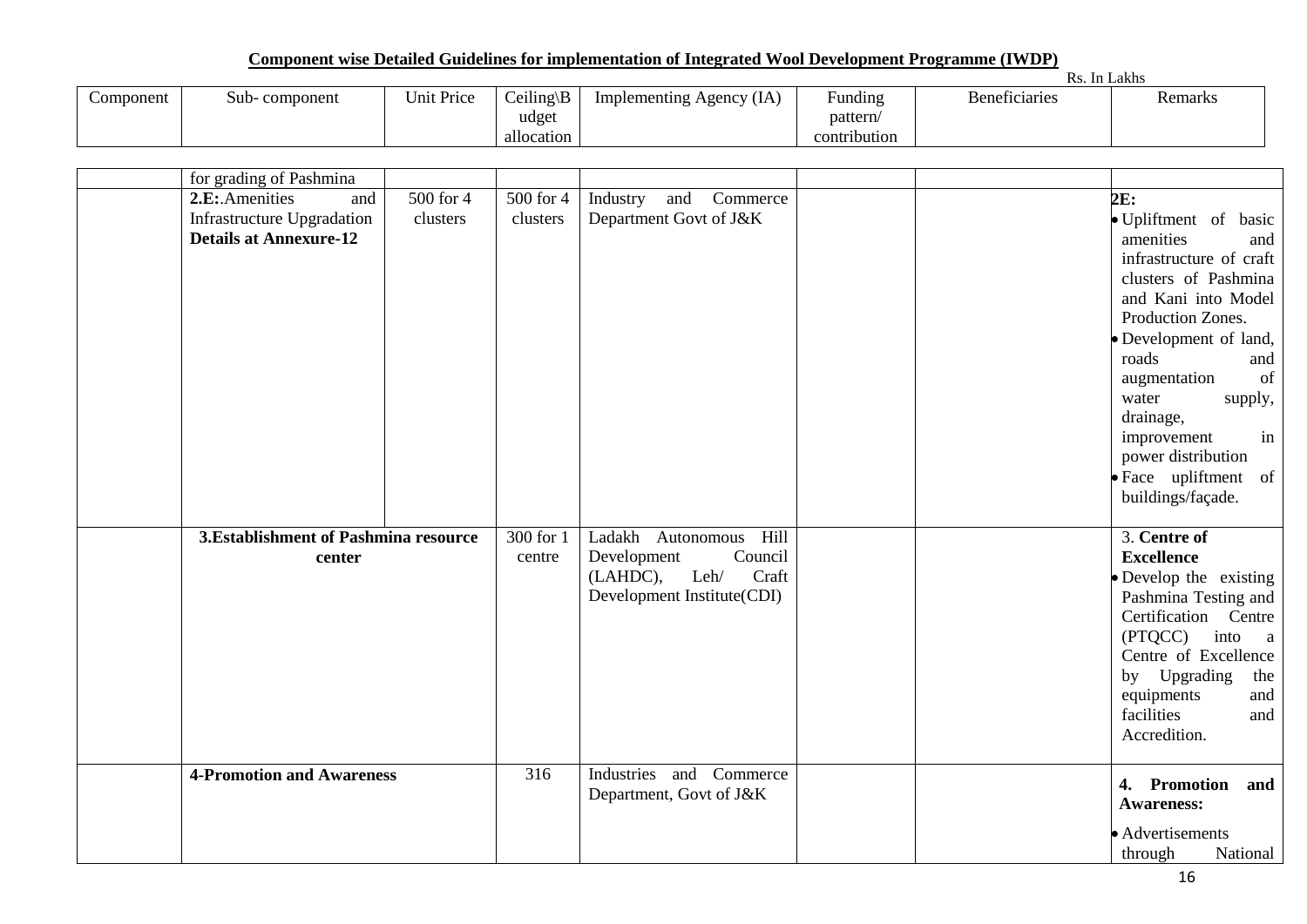|           | Rs. In Lakhs                                                                                                                                                          |                                                       |                                     |                          |                                     |                      |                                                                                                                                                                                                                                                                                                                                                                                                                                  |
|-----------|-----------------------------------------------------------------------------------------------------------------------------------------------------------------------|-------------------------------------------------------|-------------------------------------|--------------------------|-------------------------------------|----------------------|----------------------------------------------------------------------------------------------------------------------------------------------------------------------------------------------------------------------------------------------------------------------------------------------------------------------------------------------------------------------------------------------------------------------------------|
| Component | Sub-component                                                                                                                                                         | Unit Price                                            | Ceiling\ $B$<br>udget<br>allocation | Implementing Agency (IA) | Funding<br>pattern/<br>contribution | <b>Beneficiaries</b> | Remarks                                                                                                                                                                                                                                                                                                                                                                                                                          |
|           |                                                                                                                                                                       |                                                       |                                     |                          |                                     |                      | Newspapers, Fashion<br>and<br>Lifestyle<br>boarding<br>magazines,<br>passes and<br>Flight<br>Magazines.<br>Through<br>posters,<br>brouchers,<br>fliers,<br><b>Banners</b><br>and<br>Hoardings at airports.<br>· TV and Radio, Short<br>Films,<br>• Setting<br>$% \left( \left( \mathcal{A},\mathcal{A}\right) \right) =\left( \mathcal{A},\mathcal{A}\right)$ of<br>up<br>dedicated<br>Web<br>Domains<br>for<br>Pashmina Crafts. |
|           | 4.A.-Publicity through<br>print and electronic<br>Media<br><b>Details at Annexure-13</b>                                                                              | As per<br><b>DAVP</b> Rate<br>for<br>newspaper<br>Ad. | 280                                 |                          |                                     |                      |                                                                                                                                                                                                                                                                                                                                                                                                                                  |
|           | 4.B.-Making of Video<br>Films<br><b>Details at Annexure-14</b>                                                                                                        | 16<br>For 1 film                                      | 16                                  |                          |                                     |                      |                                                                                                                                                                                                                                                                                                                                                                                                                                  |
|           | 4.C.-Setting-up<br>$% \left( \left( \mathcal{A},\mathcal{A}\right) \right) =\left( \mathcal{A},\mathcal{A}\right)$ of<br>dedicated Web Domains<br>for Pashmina Crafts | 20 for I<br>project                                   | 20                                  |                          |                                     |                      |                                                                                                                                                                                                                                                                                                                                                                                                                                  |
|           | 5 Development of Business linkage and<br>marketing Platform                                                                                                           |                                                       | $\overline{300}$                    |                          |                                     |                      |                                                                                                                                                                                                                                                                                                                                                                                                                                  |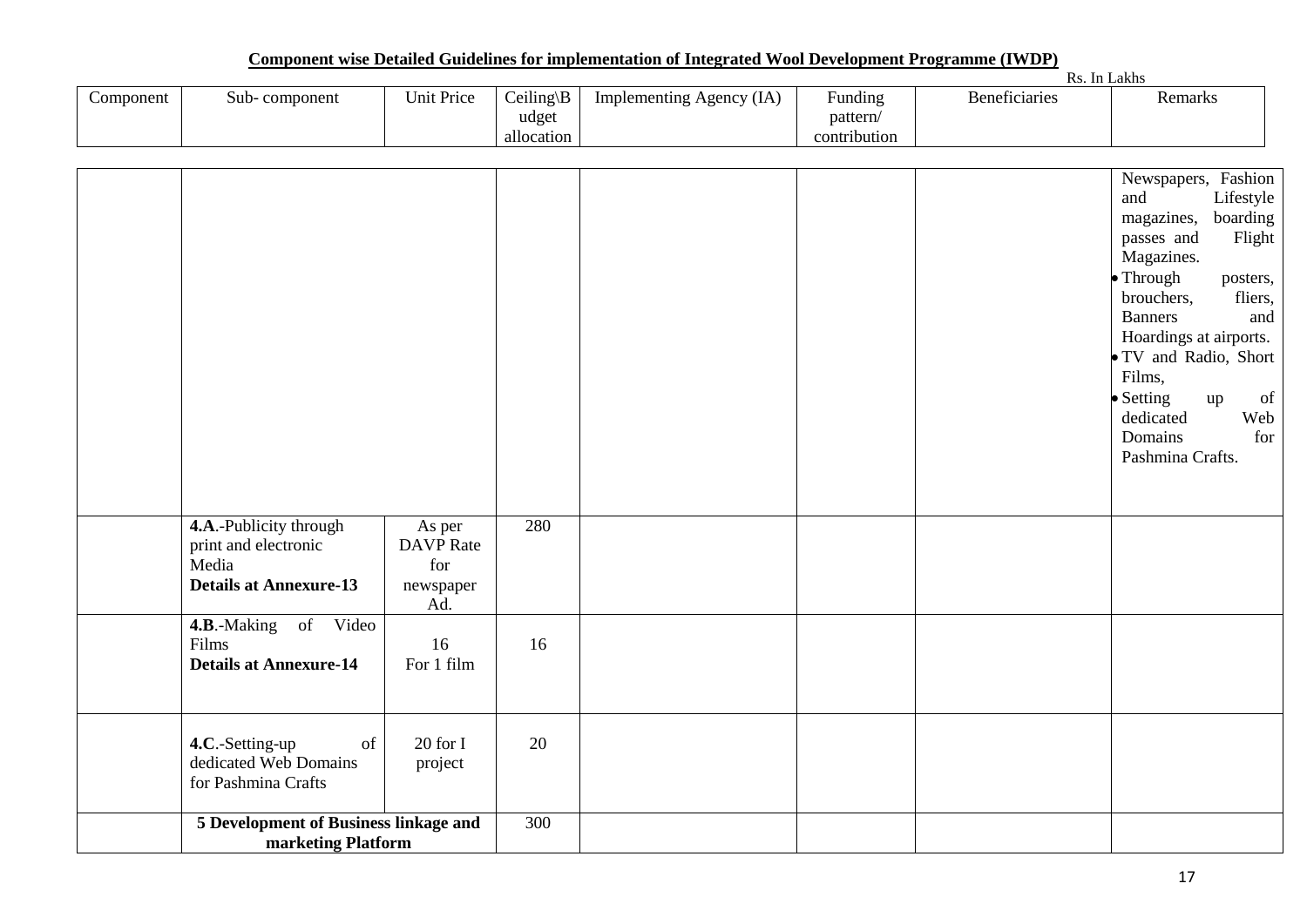|           |               |            |                        |                          |                     |               | ln Lakhs |
|-----------|---------------|------------|------------------------|--------------------------|---------------------|---------------|----------|
| Component | Sub-component | Unit Price | $Ceiling \B)$<br>udget | Implementing Agency (IA) | Funding<br>pattern/ | Beneficiaries | Remarks  |
|           |               |            | allocation             |                          | contribution        |               |          |

|    | -Exhibitions<br>5A:<br>and                                                                                                                                               |     |                              | <b>J&amp;K</b> Handloom                    |  |                                                                                                                                                                                                                                                                                                                                                                                                                                 |
|----|--------------------------------------------------------------------------------------------------------------------------------------------------------------------------|-----|------------------------------|--------------------------------------------|--|---------------------------------------------------------------------------------------------------------------------------------------------------------------------------------------------------------------------------------------------------------------------------------------------------------------------------------------------------------------------------------------------------------------------------------|
| 15 | of<br>Display<br>inclusive<br>Travel,<br>Boarding and Lodging<br>(Participation in at least 5<br>National & International<br>Exhibitions)<br><b>Details at Annexure-</b> | 120 | 120 for 5<br>exhibitio<br>ns | Development Corpn. J&K<br>Handicraft Dept. |  | 5A:<br>• Represent<br>the<br>products developed,<br>national<br>and<br>in<br>international<br>trade<br>fairs.<br>• Strengthen<br>existing<br>marketing<br>channels<br>such as JKHC.                                                                                                                                                                                                                                             |
|    | 5B:.<br>Strengthening<br>of<br><b>JKHC</b><br><b>Details at Annexure-16</b>                                                                                              | 180 | 180                          |                                            |  | 5B:<br>of<br>•Development<br>internet<br>based<br>model.<br>marketing<br>Should have artisans<br>database,<br>business<br>model with suppliers,<br>payment gateways, In-<br>house studio with<br>necessary equipments,<br>web hosting space,<br>furniture.<br>•Capacity building of<br>existing<br>employees,<br>of<br>engagement<br>technical staff, design<br>& development of<br>web portal. Promotion<br>and its publicity. |
|    | 6. Project Consultancy,<br>Management,<br>evaluation and control<br><b>Details at Annexure-17</b>                                                                        | 100 | 100                          | J&K Govt or agency set up<br>by the State. |  | <b>6.</b> Identification of<br>expert agency<br>for<br>preparation of DPR, it<br>will<br>also<br>be<br>responsible for the                                                                                                                                                                                                                                                                                                      |